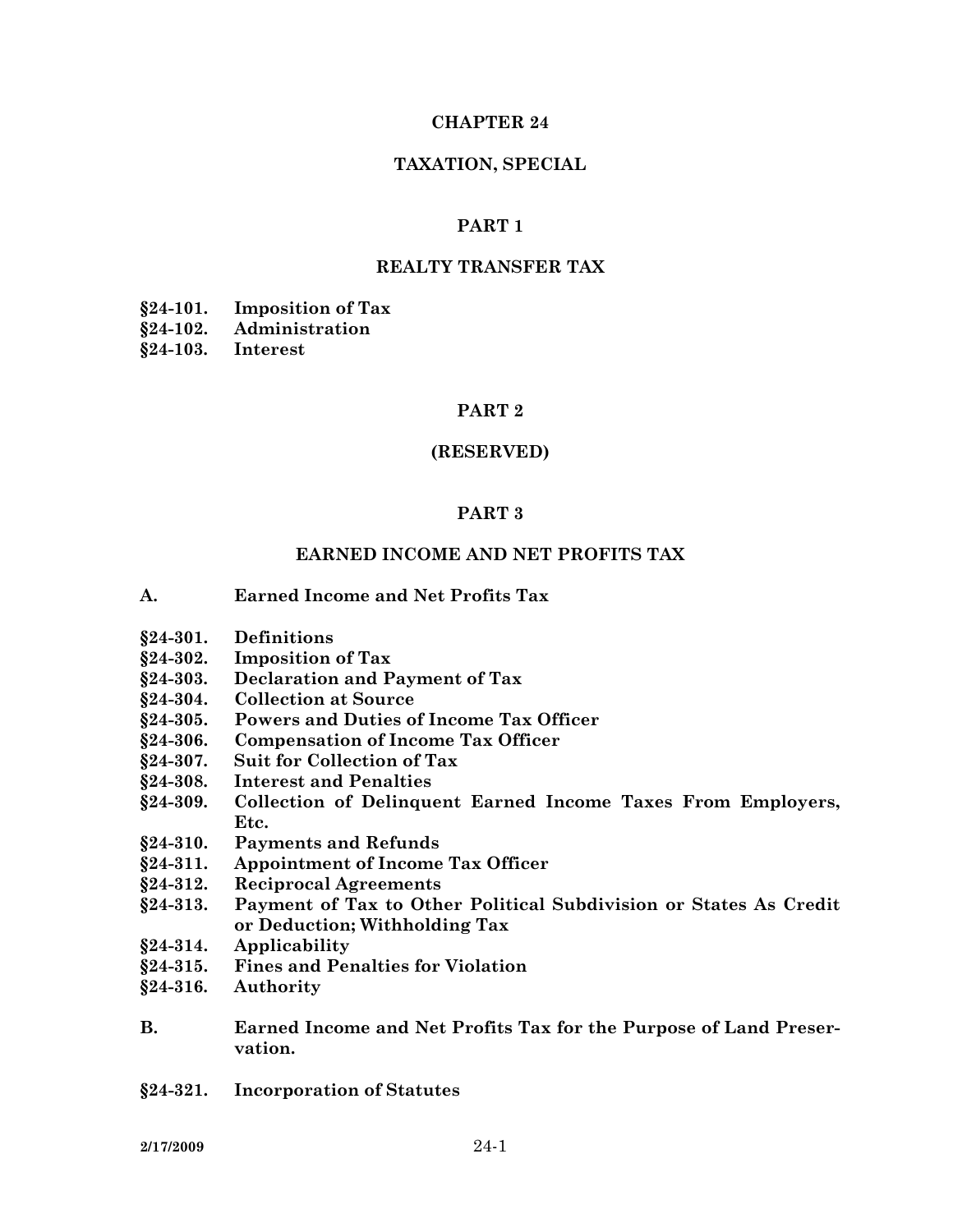TAXATION, SPECIAL

- **§24-322. Imposition of Tax**
- **§24-323. Declarations, Returns and Payment of Tax**
- **§24-324. Collection at Source**
- **§24-325. Administration**
- **§24-326. Interest and Penalties for Late Payment**
- **§24-327. Penalties for Violations**

## **PART 4**

## **(RESERVED)**

# **PART 5**

## **LOCAL TAXPAYERS BILL OF RIGHTS**

### **§24-501. Rules and Regulations**

# **PART 6**

# **LOCAL SERVICES TAX**

- **§24-601. Levy and Collection of Tax**
- **§24-602. Amount of Tax**
- **§24-603. Discount, Flat Rate and Penalty Periods**
- **§24-604. Manner of Collection of Tax**
- **§24-605. Warrant for Collection of Tax**
- **§24-606. Exemptions**
- **§24-607. Priority of Claim**
- **§24-608. Refunds**
- **§24-609. Penalty for Violation**

 **Pennridge School District**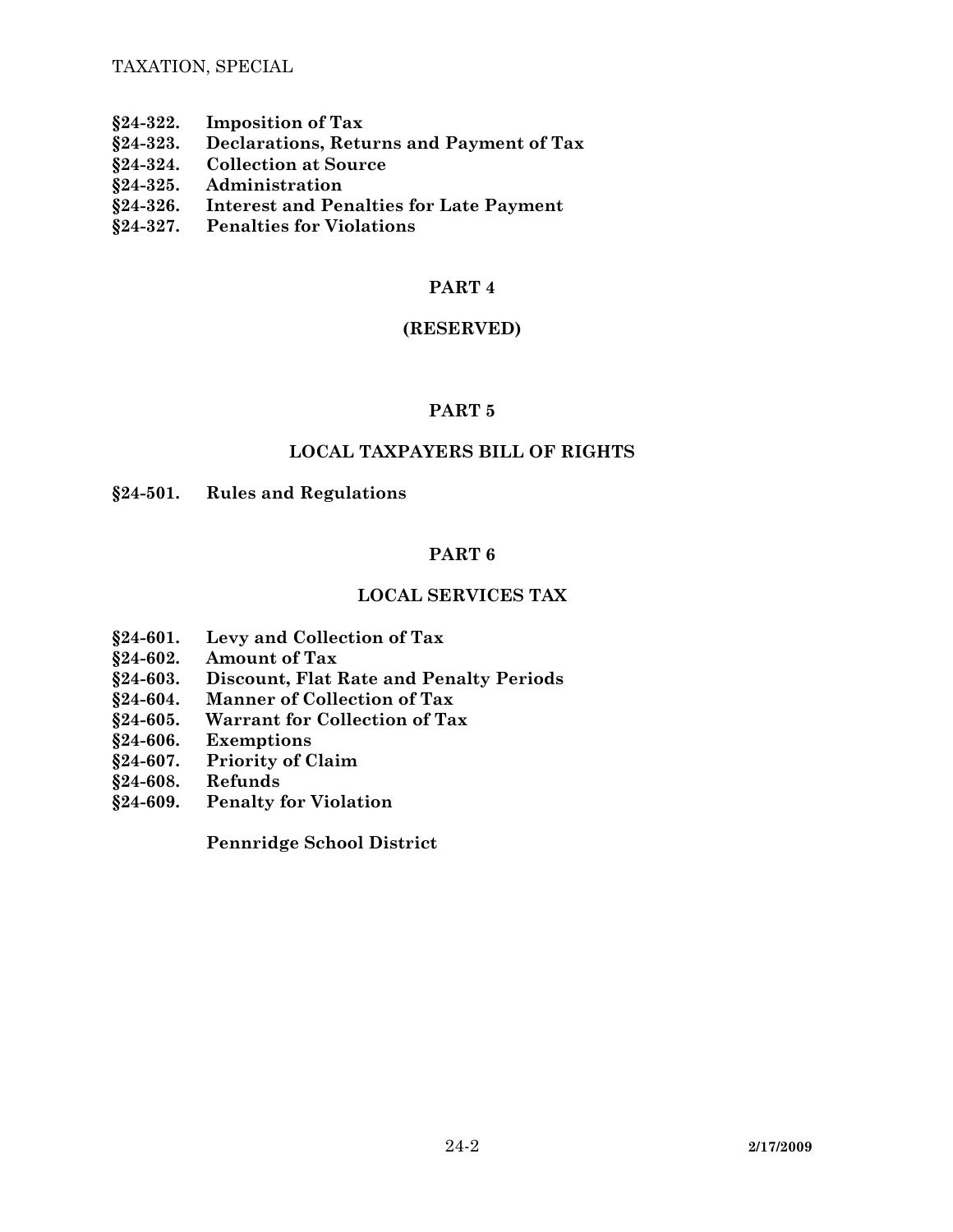#### **REALTY TRANSFER TAX**

#### **§24-101. Imposition of Tax.**

East Rockhill Township adopts the provisions of Article XI-D of the Tax Reform Code of 1971 and imposes a realty transfer tax as authorized under that Article, subject to the rate limitations therein. The tax imposed under this section shall be at the rate of one percent.

(Ord. 225, 10/17/2006)

#### **§24-102. Administration.**

The tax imposed under  $\S 24-101$ , and all applicable interest and penalties, shall be administered, collected and enforced under the Act of December 31, 1965 (P.L. 1257, No. 511, as amended, known as the "Local Tax Enabling Act"); provided that, if the correct amount of the tax is not paid by the last date prescribed for timely payment, East Rockhill Township, pursuant to Section 1102-D of the Tax Reform Code of 1971 (72 P.S. §8102-D), authorizes and directs the Department of Revenue of the Commonwealth of Pennsylvania to determine, collect and enforce the tax, interest and penalties.

(Ord. 225, 10/17/2006)

#### **§24-103. Interest.**

Any tax imposed under §24-101, that is not paid by the date the tax is due shall bear interest as prescribed for interest on delinquent municipal claims under the Act of May 16, 1923 (P.L. 207, No. 153) (53 P.S. §7101 et seq.), as amended, known as the "Municipal Claims and Tax Liens Act." The interest rate shall be the lesser of the interest rate imposed upon delinquent Commonwealth taxes as provided in Section 806 of the Act of April 9, 1929 (P.L. 343, No. 176) (72 P.S. §806), as amended, known as the "Fiscal Code," or the maximum interest rate permitted under the Municipal Claims and Tax Liens Act for tax claims.

(Ord. 225, 10/17/2006)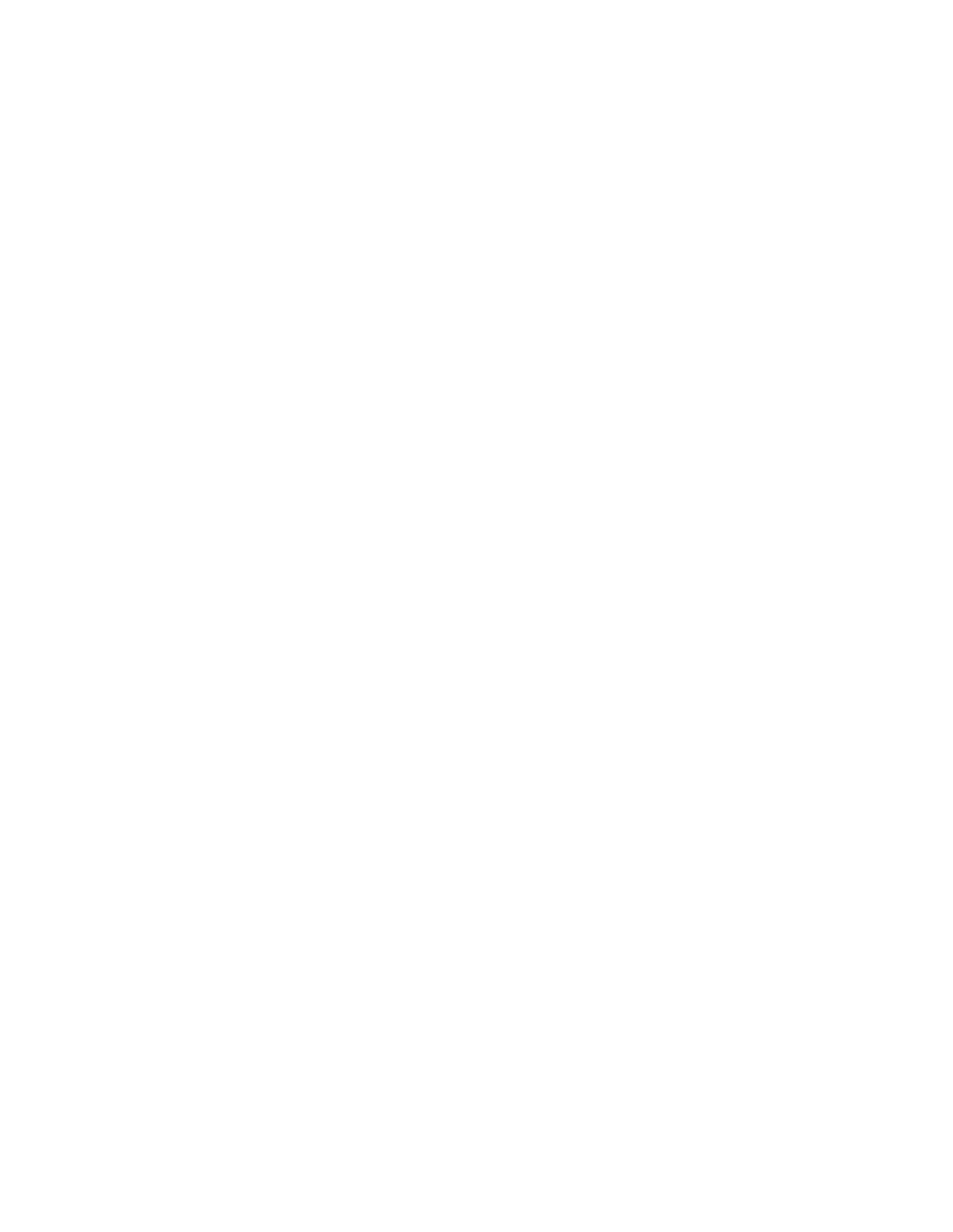# **(RESERVED1)**

**<sup>1</sup> Editor's Note: Former Part 2, Per Capita Tax, adopted by Ord. 17, 11/21/1966, as amended, was repealed by Ord. 231, 4/17/2007, Art. I.**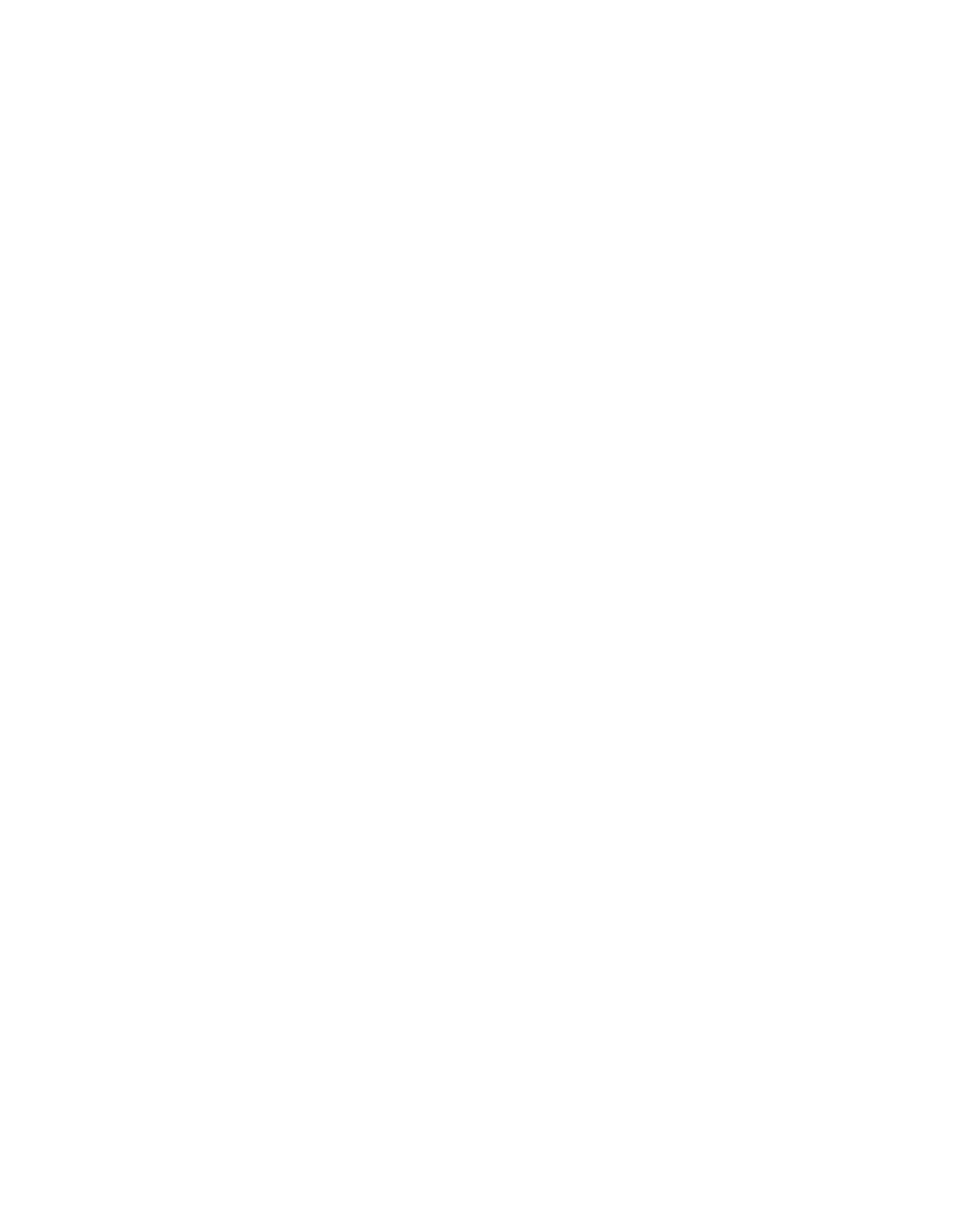### **EARNED INCOME AND NET PROFITS TAX**

### **A. Earned Income and Net Profits Tax.**

#### **§24-301. Definitions.**

The following words and phrases, when used in this Part 3A, shall have the meanings ascribed to them in this section, except where the context clearly indicates or requires a different meaning:

 ASSOCIATION — a partnership, limited partnership or any other unincorporated group of two or more persons.

 BUSINESS — an enterprise, activity, profession or any other undertaking of an unincorporated nature conducted for profit or ordinarily conducted for profit, whether by a person, partnership, association or any other entity.

 CORPORATION — a corporation or joint-stock association organized under the laws of the United States, the Commonwealth of Pennsylvania, or any other state, territory, foreign country or dependency.

CURRENT YEAR — the calendar year for which the tax is levied.

 DOMICILE — the place where one lives and has his permanent home and to which he has the intention of returning whenever he is absent. Actual residence is not necessarily domicile, for domicile is the fixed place of abode which, in the intention of the taxpayer, is permanent rather than transitory. Domicile is the place in which a man has voluntarily fixed the habitation of himself and his family, not for a mere special or limited purpose, but with the present intention of making a permanent home, until some event occurs to induce him to adopt some other permanent home. In the case of businesses or associations, the domicile is that place considered as the center of business affairs and the place where its functions are discharged.

 EARNED INCOME — salaries, wages, commissions, bonuses, incentive payments, fees, tips and other compensation received by a person or his personal representative for services rendered, whether directly or through an agent, and whether in case or in property; not including, however, wages or compensation paid to persons on active military service, periodic payments for sickness and disability other than regular wages received during a period of sickness, disability or retirement, or payments arising under Workers' Compensation Acts, occupation disease acts and similar legislation, or payments commonly recognized as old age benefits, retirement pay or pensions paid to persons retired from service after reaching a specific age or after a stated period of employment, or payments commonly known as public assistance or unemployment compensation payments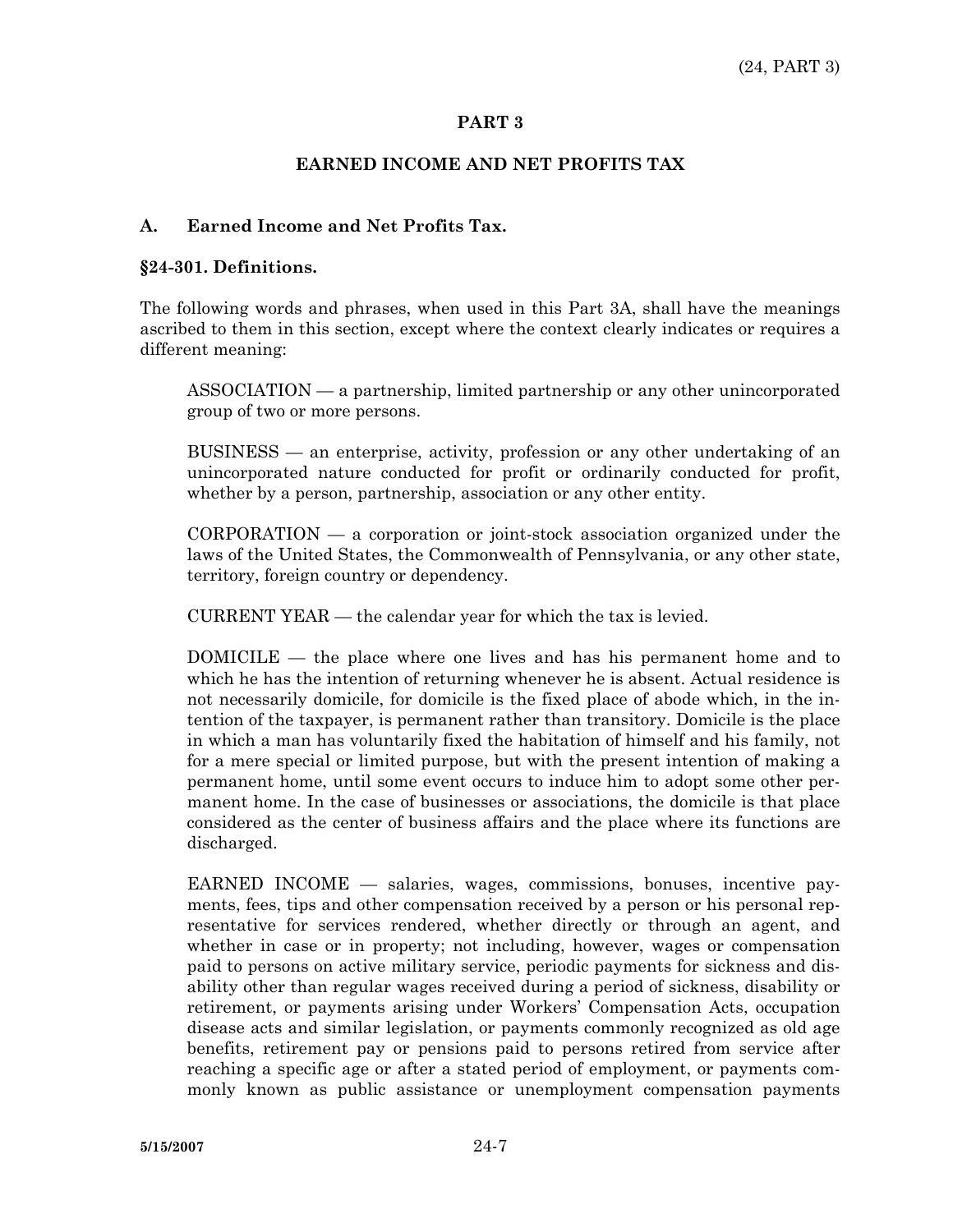made by any governmental agency, or payments to reimburse expenses, or payments made by employers or labor unions for wage and salary supplemental programs, including but not limited to programs covering hospitalization, sickness, disability or death, supplemental unemployment benefits, strike benefits, social security and retirement.

 EMPLOYER — a person, partnership, association, corporation, institution, governmental body, or unit, or agency or any other entity employing one or more persons for a salary, wage, commission or other compensation.

 INCOME TAX OFFICER or OFFICER — the person, public employee or private agency designated by the Board of Supervisors of the Township of East Rockhill to collect and administer the tax on earned income and net profits.

 NET PROFITS — the net income from the operation of a business, profession or other activity, except corporations, after provisions for all costs and expenses incurred in the conduct thereof, determined either on a cash or accrual basis in accordance with the accounting system used in such business, profession or other activity, but without deduction of taxes based on income.

 NONRESIDENT — a person, partnership, association or other entity domiciled outside the Township of East Rockhill.

PERSON or INDIVIDUAL — a natural person.

PRECEDING YEAR — the calendar year before the current year.

 RESIDENT — a person, partnership, association or other entity domiciled in the Township of East Rockhill.

SUCCEEDING YEAR — the calendar year following the calendar year.

 TAXPAYER — a person, partnership, association or any other entity required hereunder to file a return of earned income or net profits or to pay a tax thereon.

 TOWNSHIP OF EAST ROCKHILL — a duly organized political subdivision of the Commonwealth of Pennsylvania, classified and designated as a second class Township and situate in the County of Bucks and Commonwealth of Pennsylvania.

(Ord. 15, 4/25/1966, §1)

## **§24-302. Imposition of Tax.**

1. A tax for general revenue purposes is hereby imposed at the rate of 1% on the following: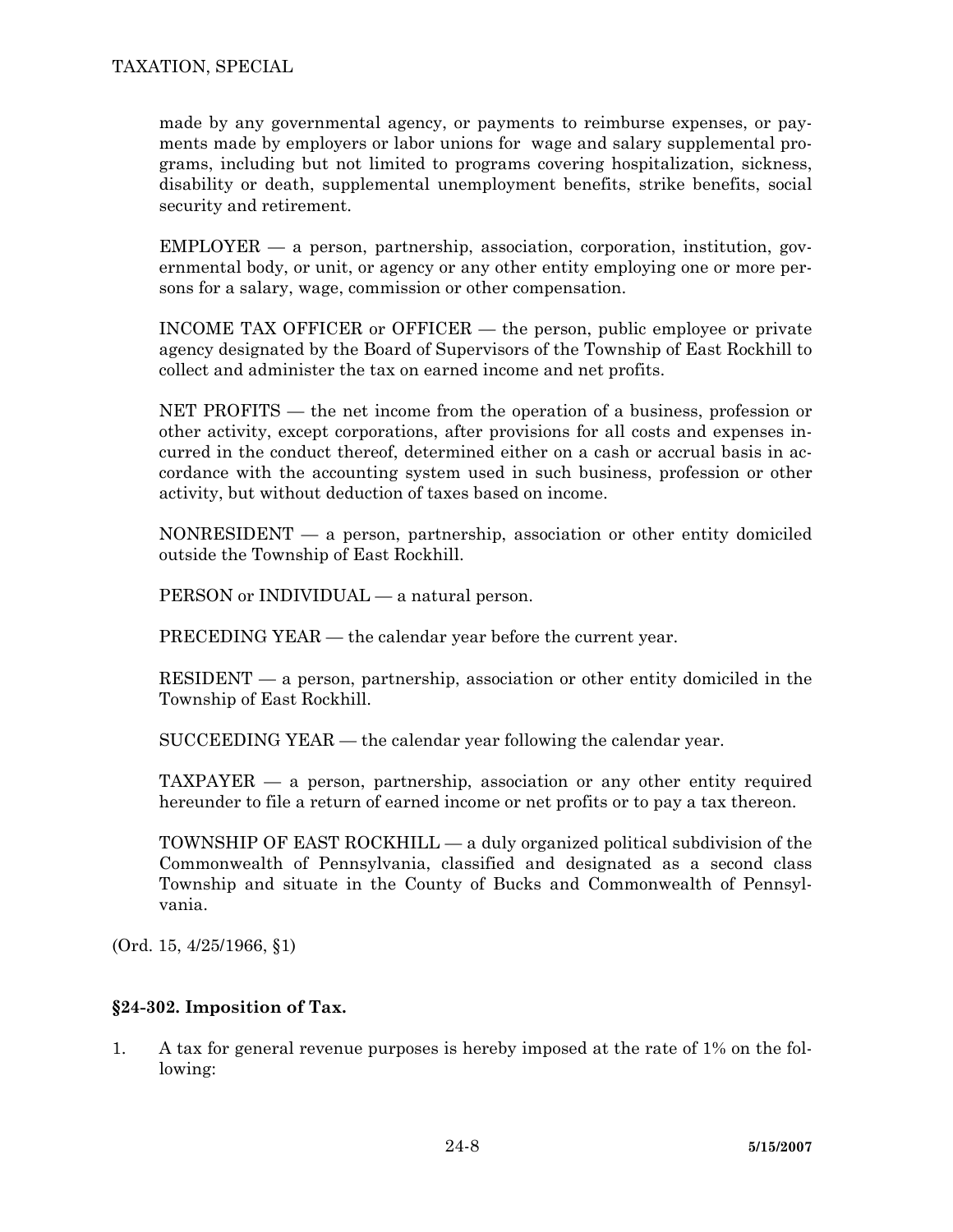- A. All earned income received and net profits earned on or after July 1, 1966, by residents of the Township of East Rockhill.
- B. Earned income received and net profits earned on or after July 1, 1966, by nonresidents of the Township of East Rockhill in the Township of East Rockhill.
- 2. The tax levied under this Part 3A shall be applicable to earned income received and to net profits earned in the period beginning July 1, 1966, and ending December 31, 1966, or for taxpayer's fiscal year beginning July 1, 1966, or thereafter from July 1, 1966, and the tax shall continue in force on a calendar year or taxpayer's fiscal year basis, without annual reenactment, unless the rate of tax is subsequently changed or this Part 3A repealed. Regardless of the fiscal year of any taxpayer, such taxpayer shall be liable for the payment of the tax hereby imposed from July 1966.

(Ord. 15, 4/25/1966, §2)

## **§24-303. Declaration and Payment of Tax.**

- 1. Net Profits.
	- A. Declaration on April 15 and Payment. Except during 1966, every taxpayer making net profits shall, on or before April 15 of the current year, make and file with the Income Tax Officer, on a form prescribed or approved by the Income Tax Officer, a declaration of his estimated net profits during the period beginning January 1 and ending December 31 of the current year and pay to the Income Tax Officer in four equal quarterly installments the tax due thereon as follows: the first installment at the time of filing of the declaration, and the other installments on or before June 15 of the current year, September 15 of the current year and January 15 of the succeeding year, respectively.
	- B. Declaration After April 15 and Payment. Except during 1966, any taxpayer who first anticipates any net profit after April 15 of the current year shall make and file the declaration hereinabove required in Subsection 1A, on or before June 15 of the current year, September 15 of the current year or December 31 of the current year, whichever of these dates next follows the date on which the taxpayer first anticipates such net profit, and pay to the Income Tax Officer in equal installments the tax due thereon on or before the quarterly payment dates which remain after the filing of the declaration.
	- C. Final Return. Every taxpayer shall, on or before April 15 of the succeeding year, make and file with the Income Tax Officer, on a form prescribed or approved by the Income Tax Officer, a final return showing the amount of net profits earned during the period beginning January 1 of the current year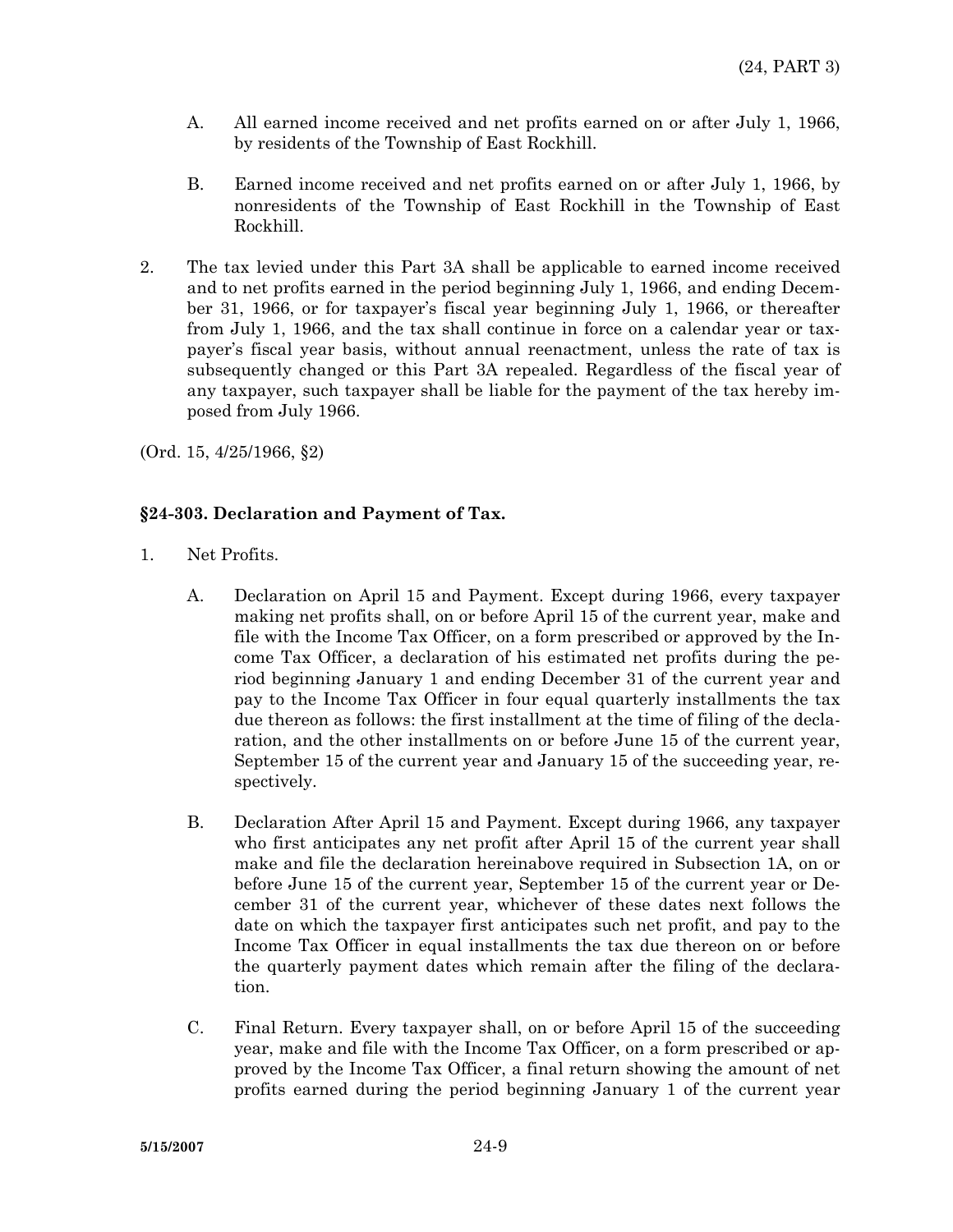and ending December 31 of the current year, the total amount of tax due thereon and the total amount of tax paid thereon. At the time of filing the final return, the taxpayer shall pay to the Income Tax Officer the balance of the tax due or shall make demand for refund or credit in the case of overpayment.

- D. Settlement on January 31. Any taxpayer may, in lieu of paying the fourth quarterly installment of his estimated tax, elect to make and file with the Income Tax Officer, on or before January 31 of the succeeding year, the final return as hereinabove required.
- E. Adjusted Declaration. The Income Tax Officer is hereby authorized to provide by regulation for the making and filing of adjusted declarations of estimated net profits and for payments of the estimated tax in cases where a taxpayer who has filed the declaration hereinabove required anticipates additional net profits not previously declared or finds that he has overestimated his anticipated net profits.
- F. Business Discontinuance. Every taxpayer who discontinues business prior to December 31 of the current year shall, within 30 days after the discontinuance of business, file his final return as hereinabove required and pay the tax due.
- G. Declaration and Payment in 1966. For the abbreviated year of 1966, during which this Part 3A is in force and the tax imposed, to wit: from July 1, 1966, to December 31, 1966, the taxpayer shall make and file his declaration and pay his taxes in accordance with Subsection 1B hereof, this is to say, that the taxpayer shall make and file the declaration hereinabove required on or before September 15, 1966, or December 31, 1966, whichever of these dates next follows the date on which the taxpayer first anticipates such net profits, and pay to the Income Tax Officer in equal installments the tax due thereon on or before the quarterly payment dates which remain after the filing of the declaration.
- 2. Earned Income.
	- A. Annual Earned Income Tax Return. On or before April 15 of the succeeding year, every taxpayer shall make and file with the Income Tax Officer, on a form prescribed or approved by the Income Tax Officer, a final return showing the amount of earned income received during the period beginning January 1 of the current year and ending December 31 of the current year (for the year 1966, the return shall set forth the information required by this subsection for the period beginning July 1, 1966, and ending December 31, 1966), the total amount of tax due thereon, the amount of tax paid thereon, the amount of tax thereon that has been withheld pursuant to the provisions relating to the collection at source and the balance of tax due. At the time of filing the final return, the taxpayer shall pay the balance of the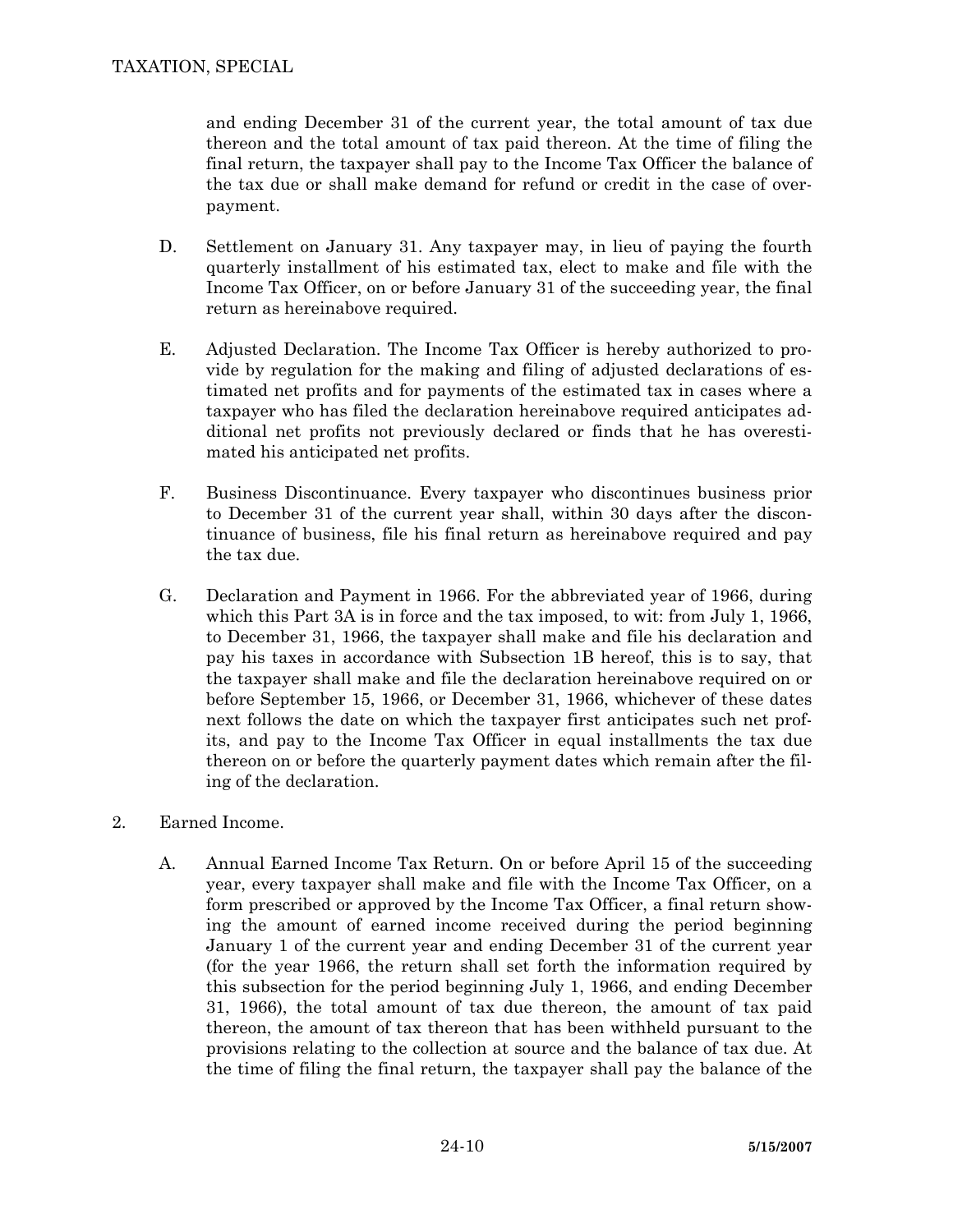tax due or shall make demand for refund or credit in the case of overpayment.

- B. Earned Income Not Subject to Withholding. Except during 1966, every taxpayer who is employed for a salary, wage, commission or other compensation and who received any earned income not subject to the provisions relating to collection at source shall make and file with the Income Tax Officer, on a form prescribed or approved by the Officer, a quarterly return on or before April 30 of the current year, July 31 of the current year, October 31 of the current year and January 31 of the succeeding year, setting forth the aggregate amount of earned income not subject to withholding by him during the three-month period ending March 31 of the current year, June 30 of the current year, September 30 of the current year and December 31 of the current year, respectively, and subject to the tax, together with such other information as the Income Tax Officer may require. Every taxpayer making such return shall, at the time of filing thereof, pay to the Income Tax Officer the amount of tax shown as due thereon.
- C. Declaration and Payment 1966. For the abbreviated year of 1966, to wit: from July 1, 1966, to December 31, 1966, during which tax is imposed, every taxpayer who is employed and received any earned income not subject to withholding shall make and file with the Income Tax Officer, on the forms as above set forth, a return on or before October 31, 1966, and January 31, 1967, setting forth the aggregate amount of earned income not subject to withholding earned by him during the three-month periods ending September 30, 1966, and December 31, 1966, and subject to the tax, together with such other information as the Income Tax Officer may require. Every taxpayer making such return shall, at the time of filing thereof, pay to the Income Tax Officer the amount of tax shown as due thereon.

(Ord. 15, 4/25/1966, §3)

# **§24-304. Collection at Source.**

- 1. Employer Registration. Every employer having an office, factory, workshop, branch, warehouse or other place of business within the Township of East Rockhill who employs one or more persons, other than domestic servants, for a salary, wage, commission or other compensation, who has not previously registered, shall, within 15 days after becoming an employer, register with the Income Tax Officer his name and address and such other information as the Income Tax Officer may require.
- 2. Withholding and Payment.
	- A. Every employer having an office, factory, workshop, branch, warehouse or other place of business within the Township of East Rockhill who employs one or more persons, other than domestic servants, for a salary, wage, com-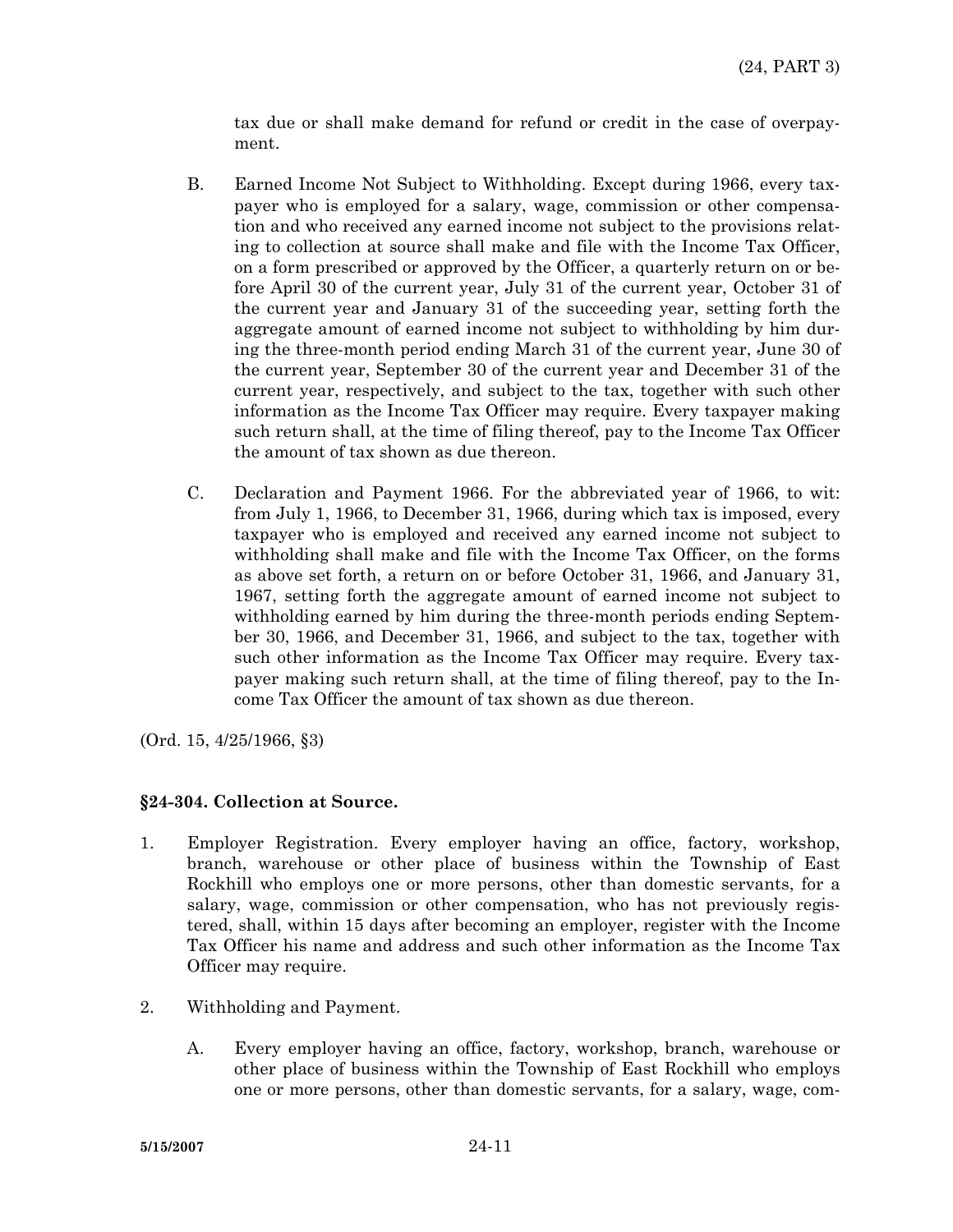mission or other compensation, shall deduct, at the time of payment thereof, the tax imposed by this Part 3A on the earned income due to his employee or employees and shall, on or before April 30 of the current year, July 31 of the current year, October 31 of the current year, and January 31 of the succeeding year, file a return and pay to the Officer the amount of taxes deducted during the preceding three-month periods ending March 31 of the current year, June 30 of the current year, September 30 of the current year and December 31 of the current year, respectively. Such return, unless otherwise agreed upon between the Income Tax Officer and employer, shall show the name and social security number of each such employee, the earned income of such employee during such preceding three-month period, the tax deducted therefrom, the political subdivision imposing the tax upon such employee, the total earned income of all such employees during such preceding three-month period, and the total tax deducted therefrom and paid with the return.

- B. Any employer who, for two of the preceding four quarterly periods, has failed to deduct the proper tax, or any part thereof, or has failed to pay over the proper amount of tax to the Township of East Rockhill, may be required by the Income Tax Officer to file his return and pay the tax monthly. In such cases, payments of tax shall be made to the Income Tax Officer on or before the last day of the month succeeding the month for which the tax was withheld.
- 3. Annual Returns. On or before February 28 of the succeeding year, every employer shall file with the Income Tax Officer:
	- A. An annual return showing the total amount of earned income paid, the total amount of tax deducted and the total amount of tax paid to the Income Tax Officer for the period beginning January 1 of the current year and ending December 31 of the current.
	- B. A return withholding statement for each employee employed during all or any part of the period beginning January 1 of the current year and ending December 31 of the current year, setting forth the employee's name, address and social security number, the amount of earned income paid to the employee during said period, the amount of tax deducted, the political subdivision imposing the tax upon such employee, and the amount of tax paid to the Income Tax Officer. Every employer shall furnish two copies of the individual return to the employee for whom it is filed.
- 4. Business Discontinuance. Every employer who discontinues business prior to December 31 of the current year shall, within 30 days after the discontinuance of business, file the returns and withholding statements hereinabove required and pay the tax due.
- 5. Employer's Liability. Except as otherwise provided in §9 of Act 511 of 1965, the Local Tax Enabling Act of 1965, every employer who willfully or negligently fails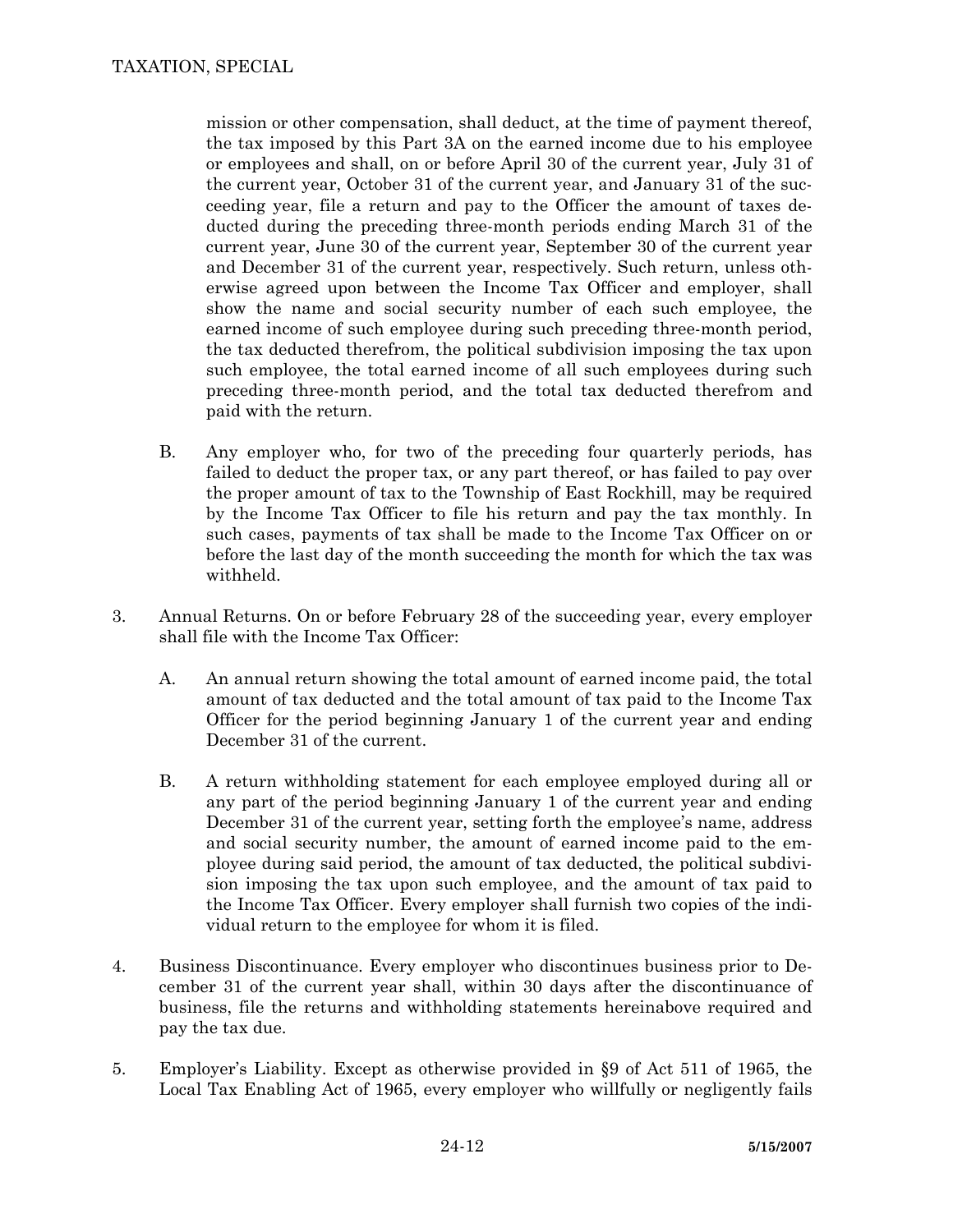or omits to make the deductions required by this section shall be liable for payment of the taxes which he was required to withhold to the extent that such taxes have not been recovered from the employee.

- 6. Employee's Liability. The failure or omission of any employer to make the deductions required by this section shall not relieve any employee form the payment of the tax or from complying with the requirements of this Part 3A relating to the filing of declarations and returns.
- 7. Employer's Trust. If an employer makes a deduction of tax as required by this section, the amount deducted shall constitute, in the hands of the employer, a trust fund held for the account of the Township of East Rockhill as beneficial owner thereof, and the employee from whose earned income tax was deducted shall be deemed to have paid such tax.

(Ord. 15, 4/25/1966, §4)

# **§24-305. Powers and Duties of Income Tax Officer.**

- 1. General Duties. It shall be the duty of the Income Tax Officer to collect and receive the taxes, fines and penalties imposed by this Part 3A. It shall also be his duty to keep a record showing the amount received by him from each person or business paying the tax and the date of such receipt.
- 2. Bond.
	- A. Each Income Tax Officer, before entering upon his official duties, shall give and acknowledge a bond to the Township of East Rockhill.
	- B. The bond shall be joint and several, with one or more corporate sureties which shall be surety companies authorized to do business in this Commonwealth and duly licensed by the Insurance Commissioner of this Commonwealth.
	- C. The bond shall be conditioned upon the faithful discharge by the Income Tax Officer, his clerks, assistants and appointees of all trusts confided in him by virtue of his office, upon the faithful execution of all duties required of him by virtue of his office, upon the just and faithful accounting or payment over, according to law, of all moneys and all balances thereof paid to, received or held by him by virtue of his office and upon the delivery to his successor, or successors in office of all books, papers, documents of other official things held in right of his office.
	- D. The bond shall be taken in the name of the Township of East Rockhill and shall be for the use of the Township of East Rockhill and for the use of such other person or persons for whom money shall be collected or received, or as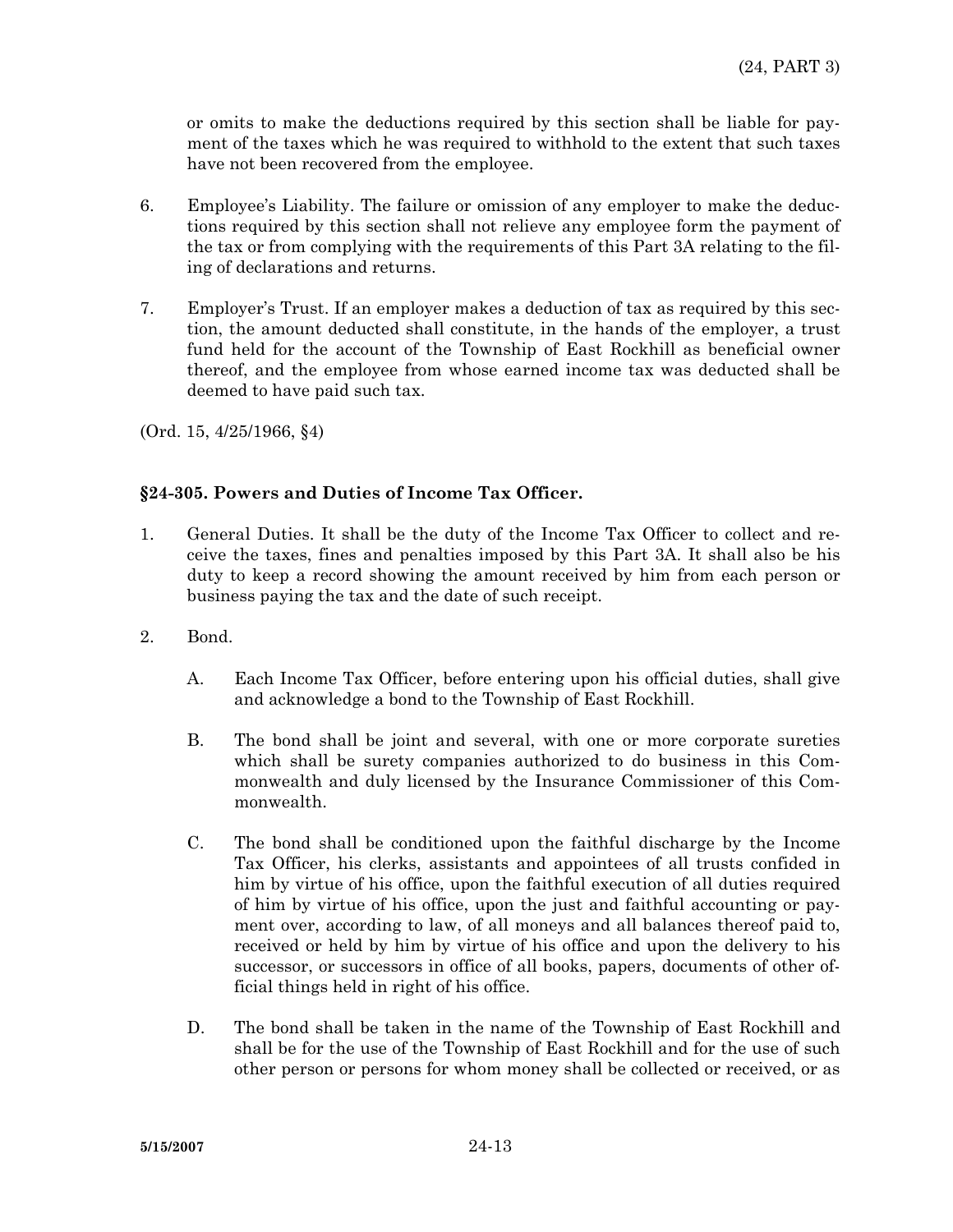his or her interest shall otherwise appear, in case of a breach of any of the conditions thereof by the acts or neglect of the principal on the bond.

- E. The Township of East Rockhill or any person may sue upon the said bond in its or his own name for its or his own use.
- F. The bond shall contain the name or names of the surety company or companies bound thereon. The Township of East Rockhill shall fix the amount of the bond at an amount equal to the maximum amount of taxes which may be in the possession of the Income Tax Officer at any given time.
- G. The Township of East Rockhill may, at any time, upon cause shown and due notice to the Income Tax Officer and his surety or sureties, require or allow the substitution or the addition of a surety company acceptable to the Township of East Rockhill for the purpose of making the bond sufficient in amount, without releasing the surety or sureties first approved from any accrued liability or previous action on such bond.
- H. The Secretary of the Board of Supervisors of the Township of East Rockhill shall be the custodian of the bond.
- 3. Rules and Regulations. The Income Tax Officer is hereby empowered to prescribe, adopt, promulgate and enforce rules and regulations relating to any matter pertaining to the administration and enforcement of this Part 3A, including provisions for the examination and correction of declarations and returns, and of payments alleged or found to be incorrect, or as to which an overpayment is claimed or found to have occurred, and to make refunds in cases of overpayment, for any period of time not to exceed six years subsequent to the date of payment of the sum involved, and to prescribe forms necessary for the administration of this Part. No rule or regulation of any kind shall be enforceable unless it has been approved by resolution of the Township of East Rockhill. A copy of such rules and regulations currently in force shall be available for public inspection.
- 4. Refunds. The Income Tax Officer shall refund, on petition of and proof by the taxpayer, earned income tax paid on the taxpayer's ordinary and necessary business expenses to the extent that such expenses are not paid by the taxpayer's employer.
- 5. Examinations. The Income Tax Officer and agents designated by him are hereby authorized to examine the books, papers and records of any employer or of any taxpayer, or of any person whom the Income Tax Officer reasonably believes to be an employer to taxpayer, in order to verify the accuracy of any declaration or return or, if no declaration or return was filed, to ascertain the tax due. Every employer and every taxpayer and every person whom the officer reasonably believes to be an employer or taxpayer is hereby directed and required to give to the Income Tax Officer or to any agent designated by him the means, facilities and opportunity for such examination and investigation as are hereby authorized.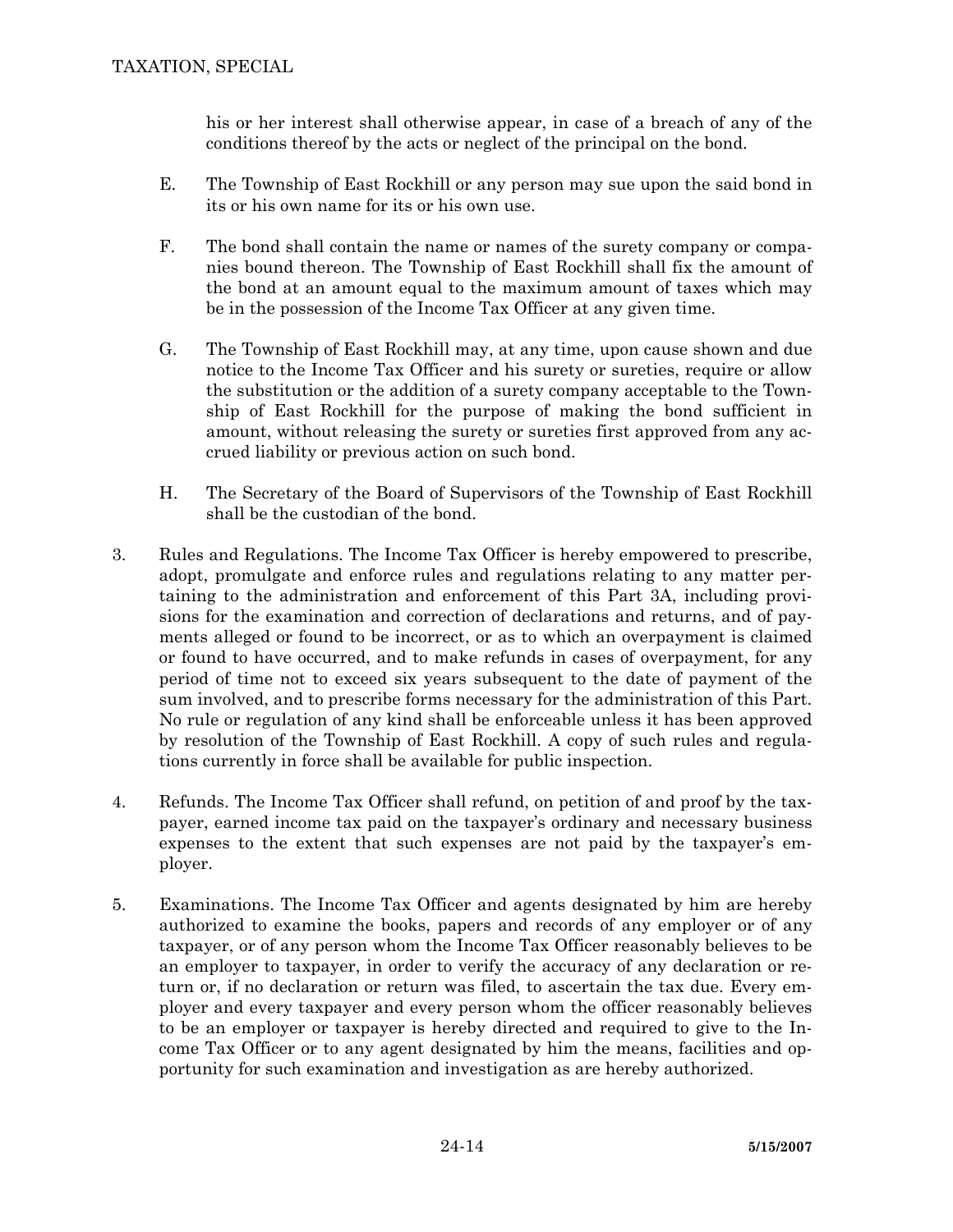- 6. Confidence of Office. Any information gained by the Income Tax Officer, his agents, or by any other official or agent of the Township of East Rockhill as a result of any declarations, returns, investigations, hearings or verifications required or authorized by this Part 3A shall be confidential, except for official purposes and except in accordance with a proper judicial order or as otherwise provided by law.
- 7. Fiscal Years. The Income Tax Officer is authorized to establish different filing, reporting and payment dates for taxpayers whose fiscal years do not coincide with the calendar year.

(Ord. 15, 4/25/1966, §5)

### **§24-306. Compensation of Income Tax Officer.**

The Income Tax Officer shall receive such compensation for his services and expenses as determined by the Township of East Rockhill.

(Ord. 15, 4/25/1966, §6)

### **§24-307. Suit for Collection of Tax.**

- 1. Authority. The Income Tax Officer may sue in the name of the taxing district for the recovery of taxes due and unpaid under this Part.
- 2. Statute of Limitations. Any suit brought to recover the tax imposed by this Part shall be begun within three years after such tax is due, or within three years after the declaration or return has been filed, whichever date is later; provided, however, that this limitation shall not prevent the institution of a suit for the collection of any tax due or determined to be due in the following cases:
	- A. Where no declaration or return was filed by any person although a declaration or return was required to be filed by him under provisions of this Part, there shall be no limitation.
	- B. Where an examination of the declaration or return filed by any person, or of other evidence relating to such declaration or return in the possession of the officer, reveals a fraudulent evasion of taxes, there shall be no limitation.
	- C. In the case of substantial understatement of tax liability of 25% or more, and no fraud, suit shall be begun within six years.
	- D. Where any person has deducted taxes under the provisions of this Part 3A and has failed to pay the amounts so deducted to the Income Tax Officer or where any person has willfully failed or omitted to make the deductions required by this section, there shall be no limitation.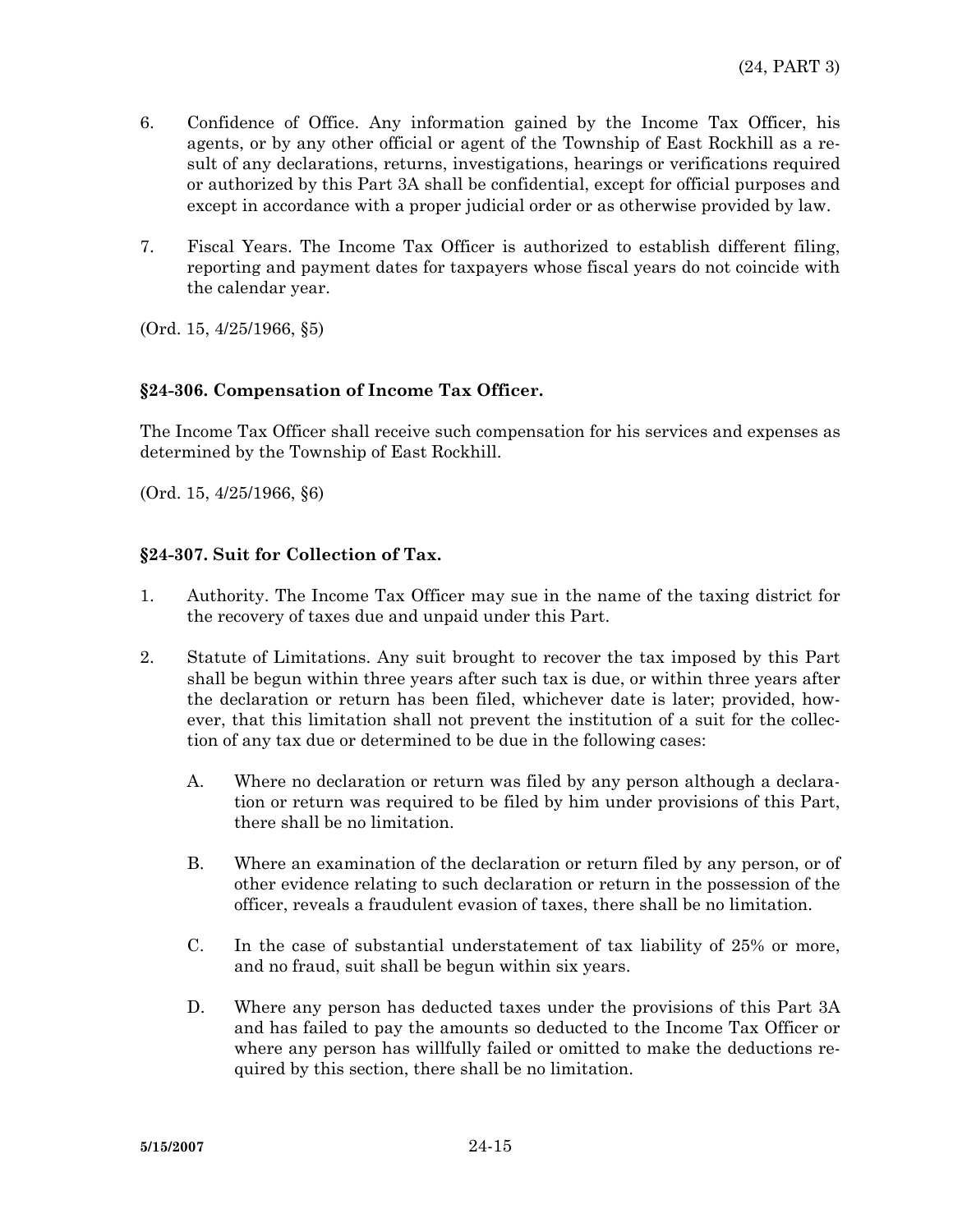- E. This section shall not be construed to limit the Township of East Rockhill from recovering delinquent taxes by any other means provided by this Part 3A.
- 3. The Income Tax Officer may sue for recovery of an erroneous refund, provided that such suit is begun two years after making such refund, except that the suit may be brought within five years if it appears that any part of the refund was induced by fraud or misrepresentation of material fact.

(Ord. 15, 4/25/1966, §7)

# **§24-308. Interest and Penalties.**

If for any reason the tax is not paid when due, interest at the rate of six percent per annum on the amount of said tax, and an additional penalty of one-half of one percent of the amount of the unpaid tax for each month or fraction thereof during which the tax remains unpaid, shall be added and collected. Where suit is brought for the recovery of any such tax, the person liable therefore shall, in addition, be liable for the costs of collection and the interest and penalties herein imposed.

(Ord. 15, 4/25/1966, §8)

# **§24-309. Collection of Delinquent Earned Income Taxes From Employers, Etc.**

The Income Tax Officer shall demand, receive and collect from all corporations, political subdivisions, associations, companies, firms or individuals employing persons owing delinquent earned income taxes or whose spouse owes delinquent earned income taxes, or having in possession unpaid commissions or earnings belonging to any person or persons owing delinquent earned income taxes or whose spouse owes delinquent earned income taxes, upon the presentation of a written notice and demand under oath or affirmation, containing the name of the taxable individual or the spouse thereof and the amount of tax due. Upon the presentation of such written notice and demand, it shall be the duty of any such corporation, political subdivision, association, company, firm or individual to deduct from the wages, commissions or earnings of such individual employees, then owing or which shall within 60 days thereafter become due, or from any unpaid commissions or earnings of any such taxable individual in its or his possession, or that shall within 60 days thereafter come into its or his possession, a sum sufficient to pay the respective amount of delinquent earned income taxes, and costs, shown upon the written notice or demand and to pay the same to the Income Tax Officer within 60 days after such notice shall have been given. Such corporation, political subdivision, association, form or individual shall be entitled to deduct from the moneys collected from each employee the costs incurred from the extra bookkeeping necessary to record such transitions, not exceeding 2% of the amount of money so collected and paid over to the Income Tax Officer. Upon the failure of any such corporation, political subdivision, association, company firm or individual to deduct the amount of such taxes or to pay the same over the Income Tax Officer, less the cost of bookkeeping involved in such transac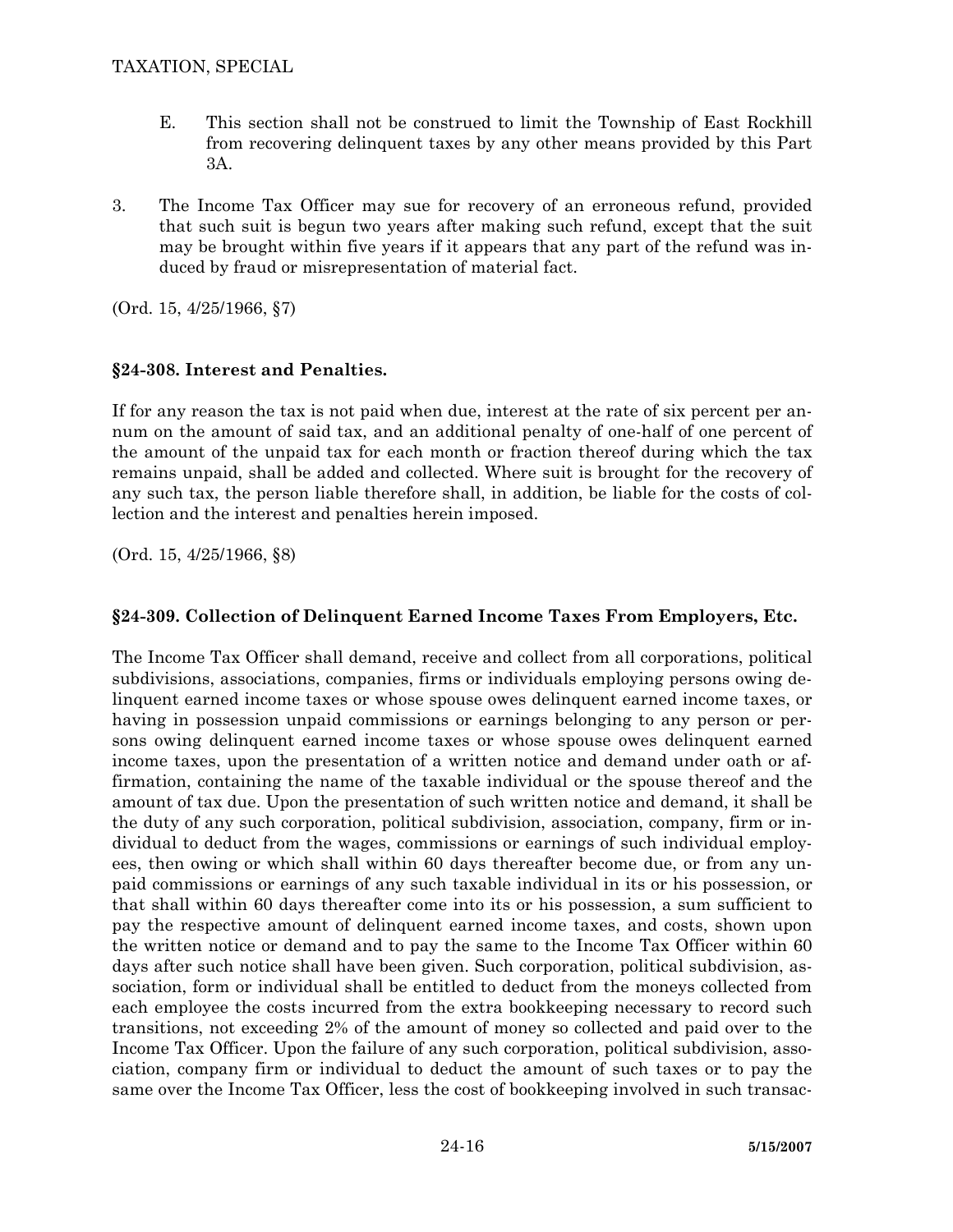tion, as herein provided, within the time hereby required, such corporation, political subdivision, association, company, firm or individual shall forfeit and pay the amount of such tax for each such taxable individual whose taxes are not withheld and paid over, or that are withheld and are not paid over, together with a penalty of 10% added thereto, to be recovered by an action of assumpsit in a suit to be instituted by the Income Tax Officer, or by the proper authorities of the Township of East Rockhill, as debts of like amount are now by law recoverable, except that such person shall not have the benefit of any stay of execution or exemption law.

(Ord. 15, 4/25/1966, §9; as amended by A.O.

## **§24-310. Payments and Refunds.**

The Income Tax Officer or his agent is hereby authorized to accept payment of the amount of tax claimed by the Township of East Rockhill in any case where any person disputes the validity or amount of the Township of East Rockhill's claim for the tax. If it is thereafter judicially determined by a count of competent jurisdiction that there has been an overpayment to the Income Tax Officer or his agent, the amount of the overpayment shall be refunded or credited to the taxpayer or employer who paid same.

(Ord. 15, 4/25/1966, §10)

## **§24-311. Appointment of Income Tax Officer.**

The Board of the Township of East Rockhill shall, by resolution hereafter to be adopted, designate such person, persons, firm or corporation as Income Tax Officer, at such rate of compensation as it shall deem appropriate, whose term shall expire as designated in the appointing resolution. The term of the appointment shall be set forth in the appointing resolution. The Township of East Rockhill and the Income Tax Officer may contract with an agent and delegate thereto the powers and duties prescribed in this Part 3A for the Income Tax Officer. The designated Income Tax Officer shall have the powers and duties as set forth in this Part 3A and such other powers as may subsequently be delegated to him by separate resolutions of the Board of Supervisors of the Township of East Rockhill.

(Ord. 15, 4/25/1966, §11)

## **§24-312. Reciprocal Agreements.**

The Board of supervisors of the Township of East Rockhill may enter into reciprocal agreements with other political subdivisions pertaining to the collection of tax moneys from residents who work outside the Township of East Rockhill or nonresidents of the Township of East Rockhill who work within the Township of East Rockhill and for the payment and transfer between the said political subdivision of the tax monies which are properly due and owing to the political subdivisions.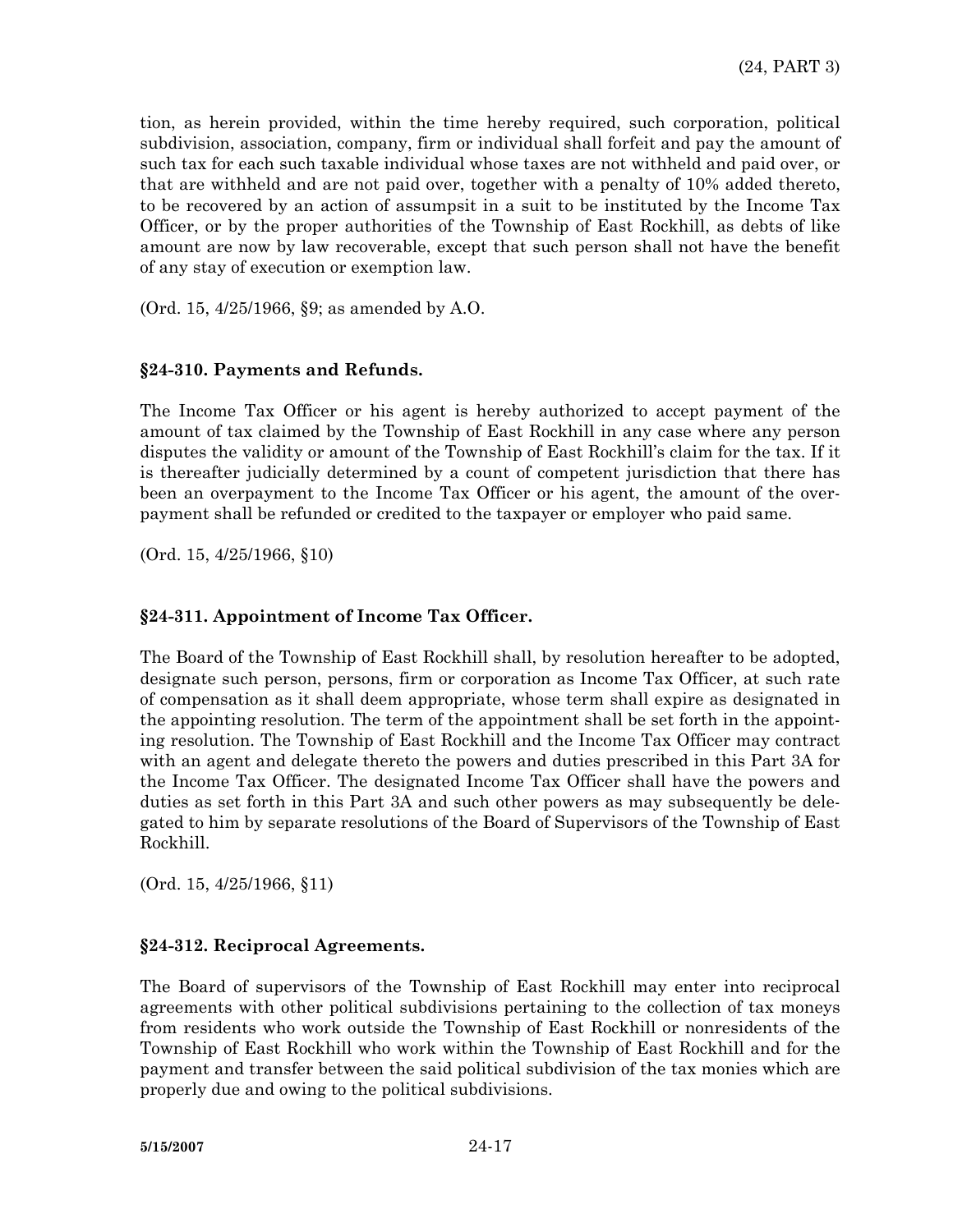(Ord. 15, 4/25/1966, §12)

# **§24-313. Payment of Tax to Other Political Subdivision or States As Credit or Deduction; Withholding Tax.**

- 1. Payment of any tax to any other political subdivision pursuant to an ordinance or resolution passed or adopted prior to the effective date of Act 511 of 1965, the Local Tax Enabling Act of 1965, shall be credited to and allowed as a deduction from the liability of taxpayer for any tax imposed under this Part 3A.
- 2. Payment of any tax on salaries, wages, commissions, other compensation or on net profits of business, professions or other activities to any other political subdivision by residents thereof pursuant to an ordinance or resolution passed or adopted under the authority of Act 511 of 1965, the Local Tax Enabling Act of 1965, shall be credited to and allowed as a deduction from the liability of such persons for any tax imposed under this Part 3A.
- 3. Payment of any tax on income to any other political subdivision by residents thereof pursuant to an ordinance or resolution passed or adopted under the authority of Act 511 of 1965, the Local Tax Enabling Act of 1965, shall, to the extent that such income includes salaries, wages, commissions, other compensation or net profits of businesses, professions or other activities, but in such proportion as hereinafter set forth, be credited to and allowed as a deduction from the liability of such person for any tax imposed under this Part 3A.
- 4. Payment of any tax on income to any state or to any other political subdivision thereof by residents thereof, pursuant to any state or local law, shall, to the extent that such income includes salaries, wages, commissions, or other compensation or net profits of businesses, professions or other activities but in proportions as hereinafter set forth, be credited to and allowed as a deduction from the liability of such person for any tax imposed under this Part 3A if residents of the political subdivision in Pennsylvania receive credits and deductions of a similar kind to a like degree from the tax on income imposed by other State or political subdivision thereof.
- 5. Payment of any tax on income to any state other than Pennsylvania or to any political subdivision located outside the boundaries of this Commonwealth, by residents of a political subdivision located in Pennsylvania, shall, to the extent that such income includes salaries, wages, commission, or other compensation or net profits of businesses, professions or other activities, but in such proportions as hereinafter set forth, be credited to and allowed as a deduction from the liability of such person for any tax imposed under this Part 3A.
- 6. When a credit or a deduction is allowable in any of the several cases hereinabove provided, it shall be allowed in proportion to the concurrent periods for which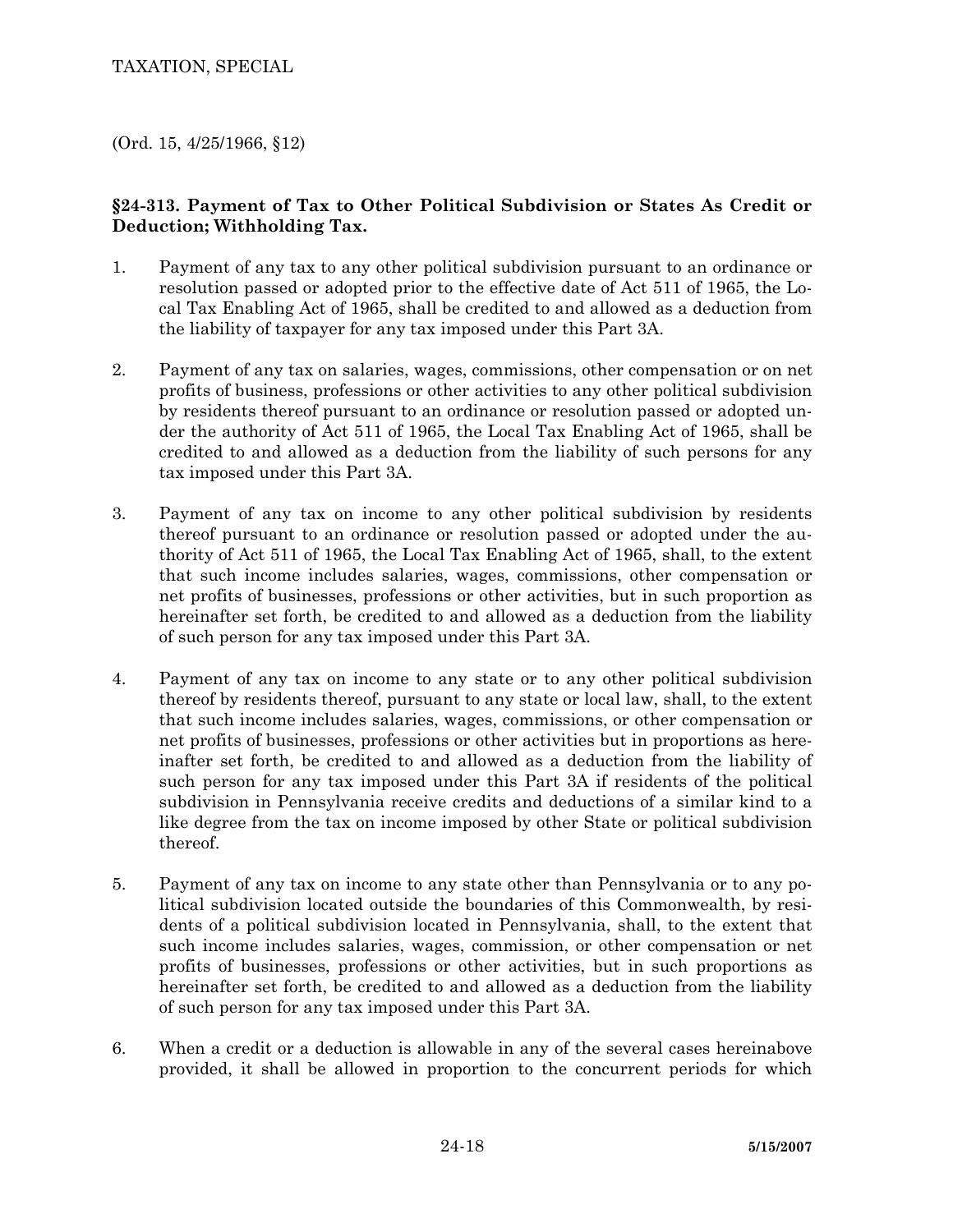taxes are imposed by the other state or respective political subdivision, but not in excess of the amount previously paid for a concurrent period.

(Ord. 15, 4/25/1966, §13)

### **§24-314. Applicability.**

- 1. The tax imposed by this Part shall not apply:
	- A. Constitutional Limitation. To any person as to whom it is beyond the legal power of the Township of East Rockhill to impose the tax herein provided for under the Constitution of the United States and the Constitution and laws of the Commonwealth of Pennsylvania.
	- B. Nonprofit Organizations. To any institution or organization operated for public, religious, educational or charitable purposes, to any institution or organization not organized or operated for private profit or to a trust or a foundation established for any of the said purposes.
	- C. Corporation. To the net profits of any corporation which is subject to the Pennsylvania corporation net income tax or exempt from the Pennsylvania corporate net income tax and any foreign corporation which is subject to the Pennsylvania franchise tax or exempt from the Pennsylvania franchise tax.
- 2. This section shall not be construed to exempt any person who is an employer from the duty of collecting the tax at source from his employees and paying the amount collected to the Township of East Rockhill under the provisions of this Part 3A.

(Ord. 15, 4/25/1966, §14)

## **§24-315. Fines and Penalties for Violation.**

1. Failure to Declare Return or Pay Tax. Any person who fails, neglects or refuses to make any declaration or return required by this Part, any employer who fails, neglects or refuses to register or to pay the tax deducted from his employees or fails, neglects or refuses to deduct or withhold the tax from his employees, any person who refuses to permit the Income Tax Officer or any agent designated by him to examine his books, records, and papers, and any person who knowingly makes any incomplete, false or fraudulent return or attempts to do anything whatsoever to avoid the full disclosure of the amount of his net profits or earned income in order to avoid the payment of the whole or any part of the tax imposed by this Part 3A shall, upon conviction thereof, be sentenced to pay a fine of not more than \$500 for each offense and, in default of payment of said fine and costs, to a term of imprisonment not to exceed 30 days.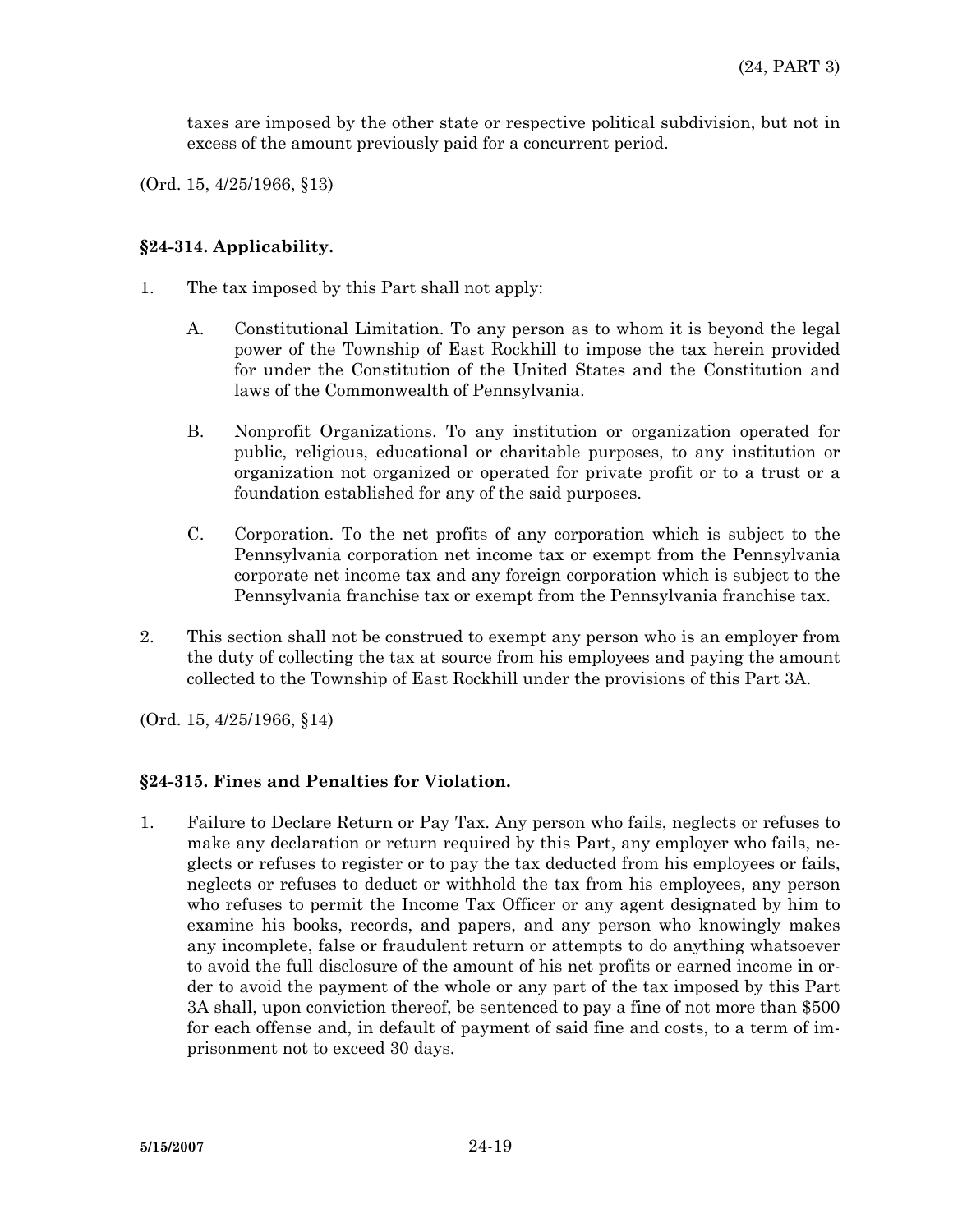- 2. Divulging Confidential Information. Any person who divulges any information which is confidential under the provisions of this Part 3A shall, upon conviction thereof, be sentenced to pay a fine of not more than \$500 and, in default of payment of said fine and cots, to a term of imprisonment not to exceed 30 days.
- 3. Penalties Cumulative. The penalties imposed under this section shall be in addition to any other penalty imposed by any other section of this Part 3A.
- 4. Duty to Obtain Forms. The failure of any person to receive or procure forms required for making the declaration or returns required by this part shall not excuse him from making such declaration or return.

(Ord. 15, 4/25/1966, §15; as amended by A.O.

# **§24-316. Authority.**

This Part 3A and the tax imposed hereby is adopted under and by virtue of the authority contained in the Act of the General Assembly, approved December 31, 1965, Act 511, P.L., 53 P.S. §6901 et seq.

(Ord. 15, 4/25/1966, §16)

## **B. Earned Income and Net Profits Tax for the Purpose of Land Preservation.**

## **§24-321. Incorporation of Statutes.**

The provisions of the Open Space Lands Act, Act 153 of 1996, 32 P.S. §5001 et seq., as hereafter amended, supplemented, modified or reenacted by the General Assembly of Pennsylvania, are incorporated herein by reference thereto. Additionally, the provisions of Section 6913 of the Local Tax Enabling Act, P.L. 1257, No. 511, December 31, 1965, 53 P.S. §6901-24 (1982), as hereafter amended, supplemented, modified or reenacted by the General Assembly of Pennsylvania, are incorporated herein by reference thereto; except that, to the extent that options are provided in said Section 6913, this Part 3B designates the option selected, and except as and where hereinafter specifically provided otherwise.

(Ord. 187, 11/16/1999; as amended by Ord. 224, 9/19/2006)

# **§24-322. Imposition of Tax.**

1. The tax on earned income and net profits used to retire the indebtedness incurred in purchasing interests in real property or in making additional acquisitions of real property for the purpose of securing open space pursuant to East Rockhill Township Ordinance 187 (codified in §§24-321 to 24-327) and the Open Space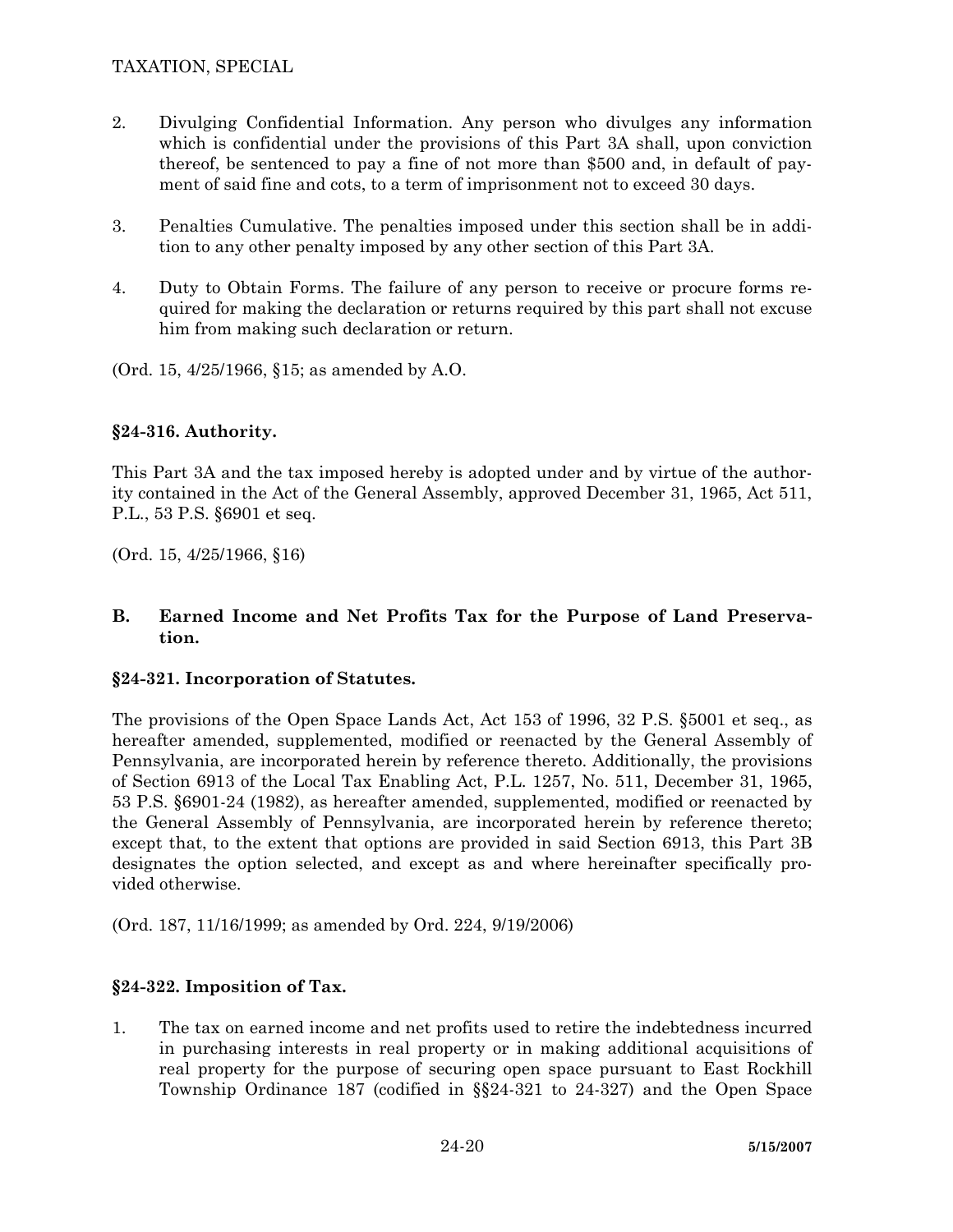Lands Act, Act 153 of 1996, 32 P.S. §5001 et seq., is hereby increased to 0.250% and is hereby imposed on:

- A. Salaries, wages, commissions and other compensation earned or paid on or after January 1, 2007, by residents of East Rockhill Township; and on
- B. The net profits earned on or after January 1, 2007, of businesses, professions or other activities conducted by such residents.
- 2. The tax levied under Subsection 1A of this section shall relate to and be imposed upon salaries, wages, commissions and other compensation paid by an employer or on its behalf to any person who is employed by or renders services to it. The tax levied under Subsection 1B of this section will relate to and be imposed on the net profits of any business, profession or enterprise carried on by any person as owner or proprietor, either individually or in an association with some other person or persons.

(Ord. 187, 11/16/1999; as amended by Ord. 224, 9/19/2006)

## **§24-323. Declarations, Returns and Payment of Tax.**

- 1. Every taxpayer whose net profits are subject to the tax imposed by this Part 3B shall file a declaration of his/her net profits for the current year and shall pay the tax due thereon in annual installments, all as provided in Section 6913, IIIA(1)(i) of the Local Tax Enabling Act, or estimated net profits for the current year and shall pay the tax due thereon in quarterly installments, all as provided in Section 6913, IIIA(1)(ii), of the Local Tax Enabling Act.
- 2. Every taxpayer whose earnings are subject to the tax imposed by this Part 3B shall make and file final returns and pay to the officer the balance of the tax due, as provided in Section 6913, IIIB, of the Local Tax Enabling Act.
- 3. Every taxpayer whose earnings are not subject to collection at the source shall file with the officer quarterly returns and shall pay quarter-annually the amount of tax shown as due on such returns, all as provided in Section 6913, IIIB(2), of the Local Tax Enabling Act.
- 4. The officer is hereby authorized to provide by regulation, subject to the approval of the East Rockhill Township Board of Supervisors, that the return of an employer or employers, showing the amount of tax deducted by said employer or employers from the salaries, wages or commissions of any employee and paid by him or them to the officer, shall be accepted as the return required of any employee whose sole income subject to the tax or taxes under this Part 3B, is such salary, wages or commissions.

(Ord. 187, 11/16/1999; as amended by Ord. 224, 9/19/2006)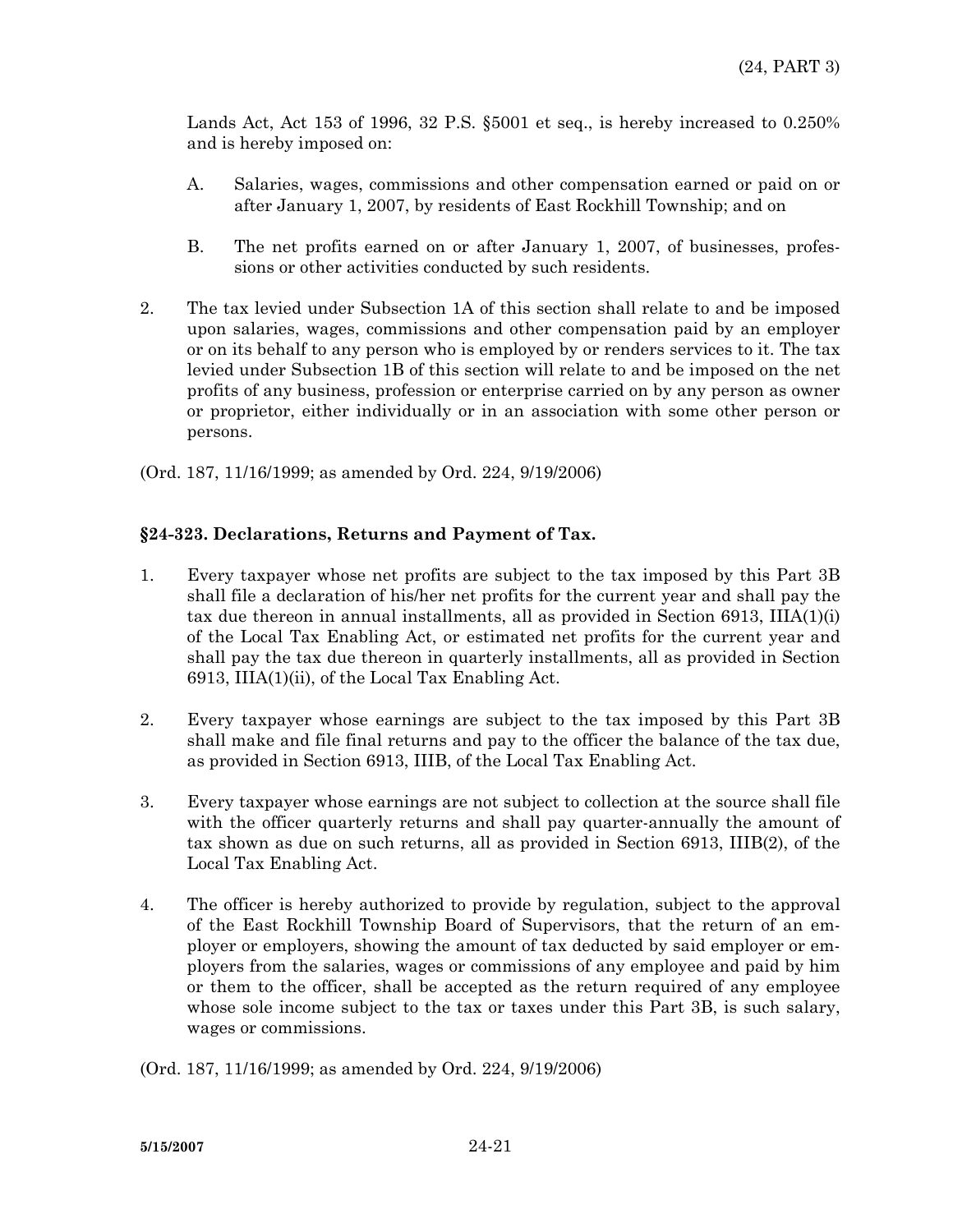# **§24-324. Collection at Source.**

Every employer having an office, factory, workshop, branch, warehouse, or other place of business within East Rockhill Township who employs one or more persons, other than domestic servants, for a salary, wage, commission or other compensation, shall register with the officer, deduct the tax imposed by this Part 3B on the earned income of its employee or employees and shall make and file quarterly returns and final returns and pay quarterly to the officer the amount of taxes deducted, all as provided in Section 6913, IV, of the Local Tax Enabling Act.

(Ord. 187, 11/16/1999; as amended by Ord. 224, 9/19/2006)

# **§24-325. Administration.**

The earned income tax officer shall be the same person or corporation appointed by the Board of Supervisors of East Rockhill Township to collect the existing general revenue earned income tax.

(Ord. 187, 11/16/1999; as amended by Ord. 224, 9/19/2006)

# **§24-326. Interest and Penalties for Late Payment.**

If for any reason the tax is not paid when due, interest at the rate of six percent per annum on the amount of said tax, and an additional penalty of one-half of one percent of the amount of the unpaid tax for each month or fraction thereof which the tax remains unpaid, shall be added and collected. Where suit is brought for recovery of any such tax, the person liable therefor shall, in addition, be liable for the costs of collection, including attorneys' fees, and the interest and penalties herein imposed.

(Ord. 187, 11/16/1999; as amended by Ord. 224, 9/19/2006)

## **§24-327. Penalties for Violations.**

1. Any person who fails, neglects or refuses to make any declaration or return required by this Part 3B, any employer who fails, neglects or refuses to register or to pay the tax deducted from his employees or fails, neglects, or refuses to deduct or withhold the tax from his employees, any person who refuses to permit the officer or any agent designated by him to examine his books, records, and papers, and any person who knowingly makes any incomplete, false or fraudulent return or attempts to do anything whatsoever to avoid the full disclosure of the amount of his/her net profits or earned income in order to avoid the payment of the whole or any part of the tax imposed by this Part 3B, shall, upon conviction before any District Justice or court of competent jurisdiction, be sentenced to pay a fine of not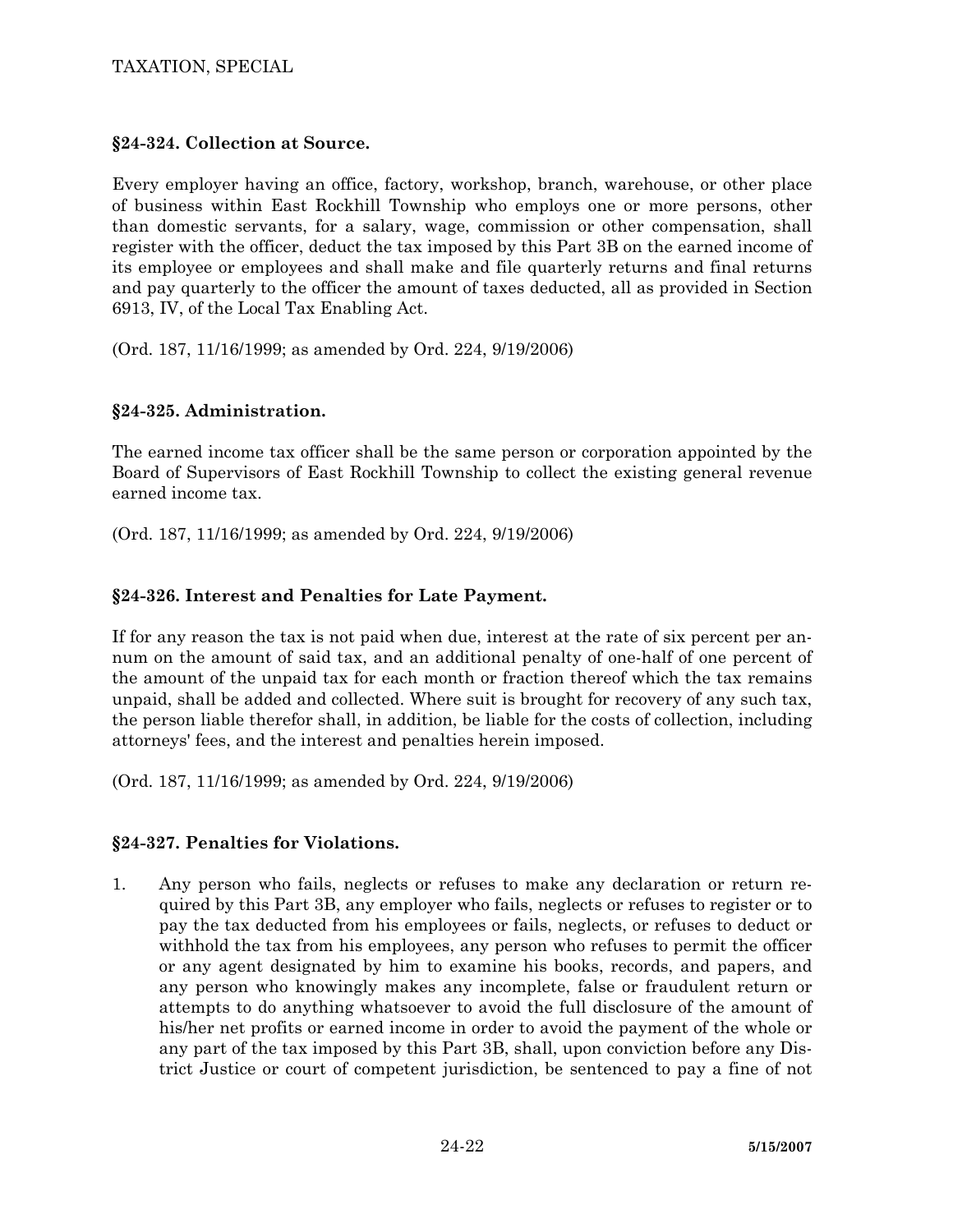more than \$500 for each offense, and costs, and in default of payment, be imprisoned for a period not exceeding 30 days.

- 2. Any person who divulges any information which is confidential under the provisions of this Part 3B shall, upon conviction therefor before any District Justice or court of competent jurisdiction, be sentenced to pay a fine of not more than \$500 for each offense, and costs, and in default of payment, be imprisoned for a period not exceeding 30 days.
- 3. The penalties imposed under this section shall be in addition to any other penalty imposed by any other section of this Part 3B or any other ordinance.
- 4. The failure of any person to receive or procure forms required for making the declaration or returns required by this Part 3B shall not excuse him/her from making such declaration or return.

(Ord. 187, 11/16/1999; as amended by Ord. 224, 9/19/2006)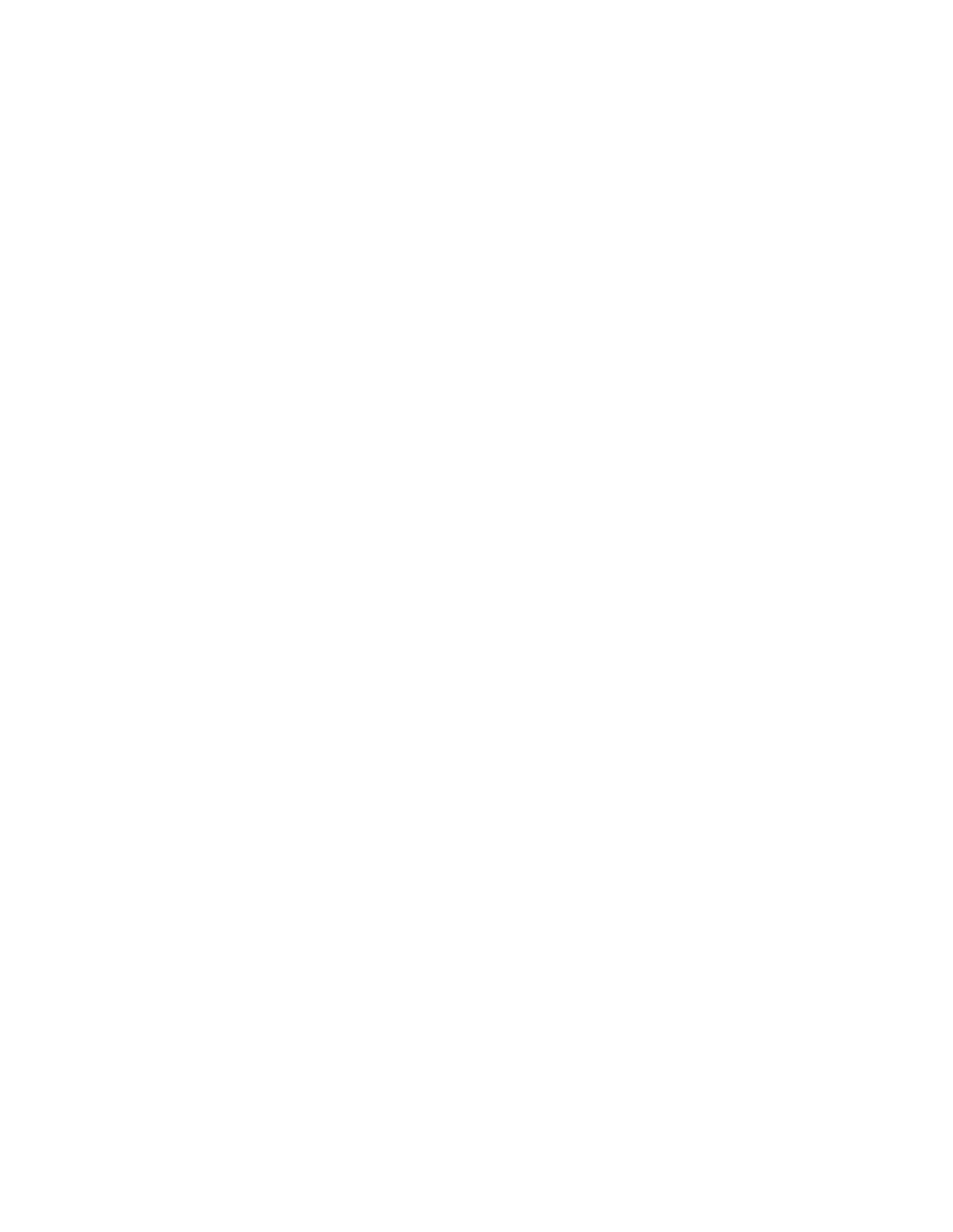# **(RESERVED2)**

**<sup>2</sup> Editor's Note: Former Part 4, Tax Exemptions, adopted by Ord. 32, 8/14/1972, as amended, was repealed by Ord. 231, 4/17/2007, Art. II. See now §24-606.**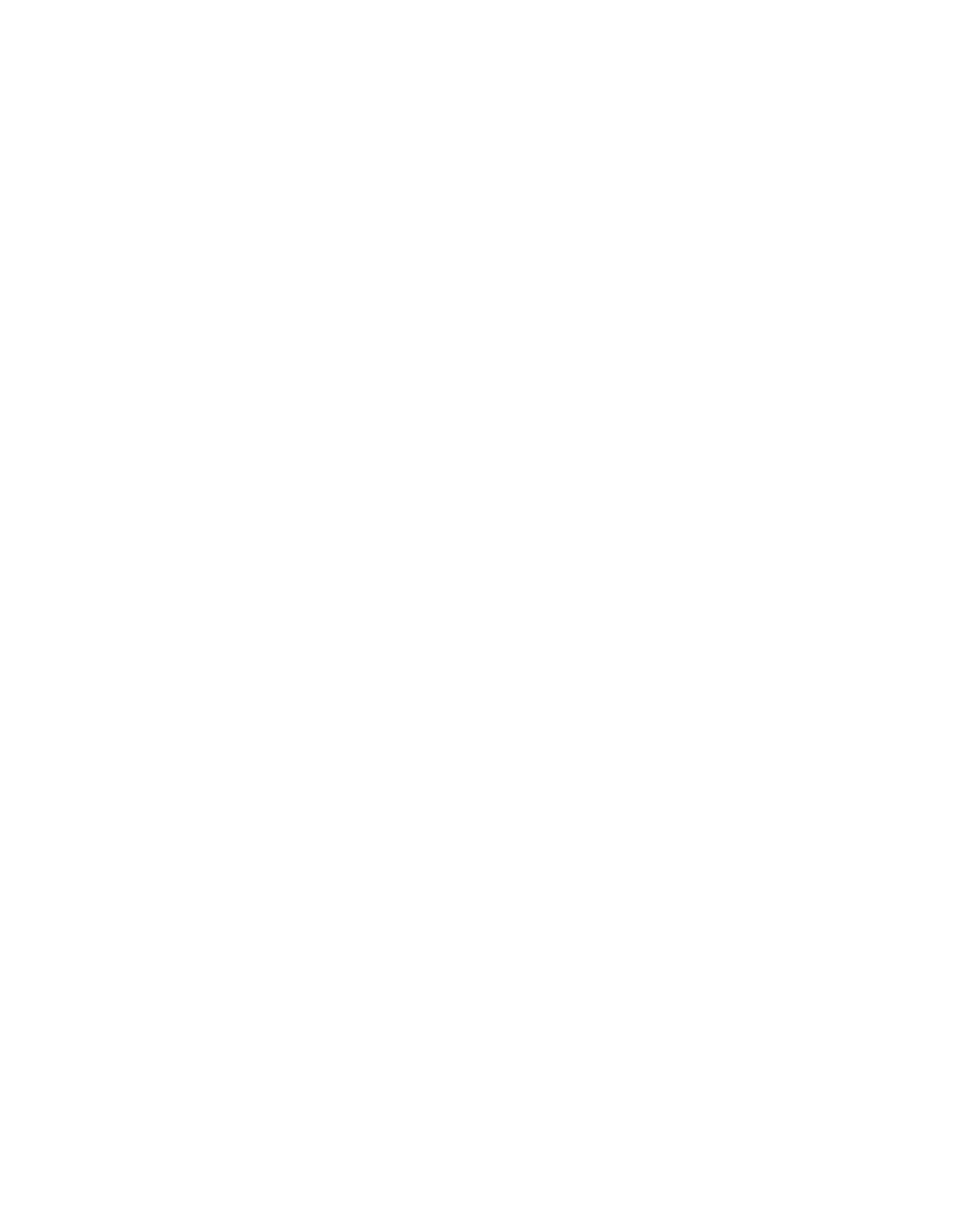### **LOCAL TAXPAYERS BILL OF RIGHTS**

#### **§24-501. Rules and Regulations.**

- 1. The Rules and Regulations as adopted by the Pennridge School District, attached hereto and incorporated herein as Exhibit A, are hereby approved and adopted by reference.3
- 2. The Disclosure Statement, as adopted by the Pennridge School District, attached hereto and incorporated herein as Exhibit B, is hereby approved and adopted by reference.
- 3. The form of Petition for Appeal and Refund, as adopted by the Pennridge School District, is hereby approved and adopted by reference.
- 4. The Board of Supervisors of East Rockhill Township hereby determines that the administrative appeals procedures relating to petitions for appeal and refund submitted by taxpayers in connection with the assessment, determination or refund of the Township's eligible taxes shall be undertaken by the Pennridge School District's Tax Administrator.
- 5. The Board of Supervisors of East Rockhill Township hereby designates the Pennridge School District Tax Administrator as the hearing officer for the Township's eligible taxes.
- 6. The administrative appeal procedures set forth in the Rules and Regulations as described on the attached Exhibit A are hereby approved and adopted.
- 7. This Part 5 shall become effective in accordance with the provisions of Act 50 and shall be applicable as to eligible taxes as of January 1, 1999

(Res. 99-9, 4/20/1999)

 **3 Editor's Note: Appendix A is included at the end of this chapter.**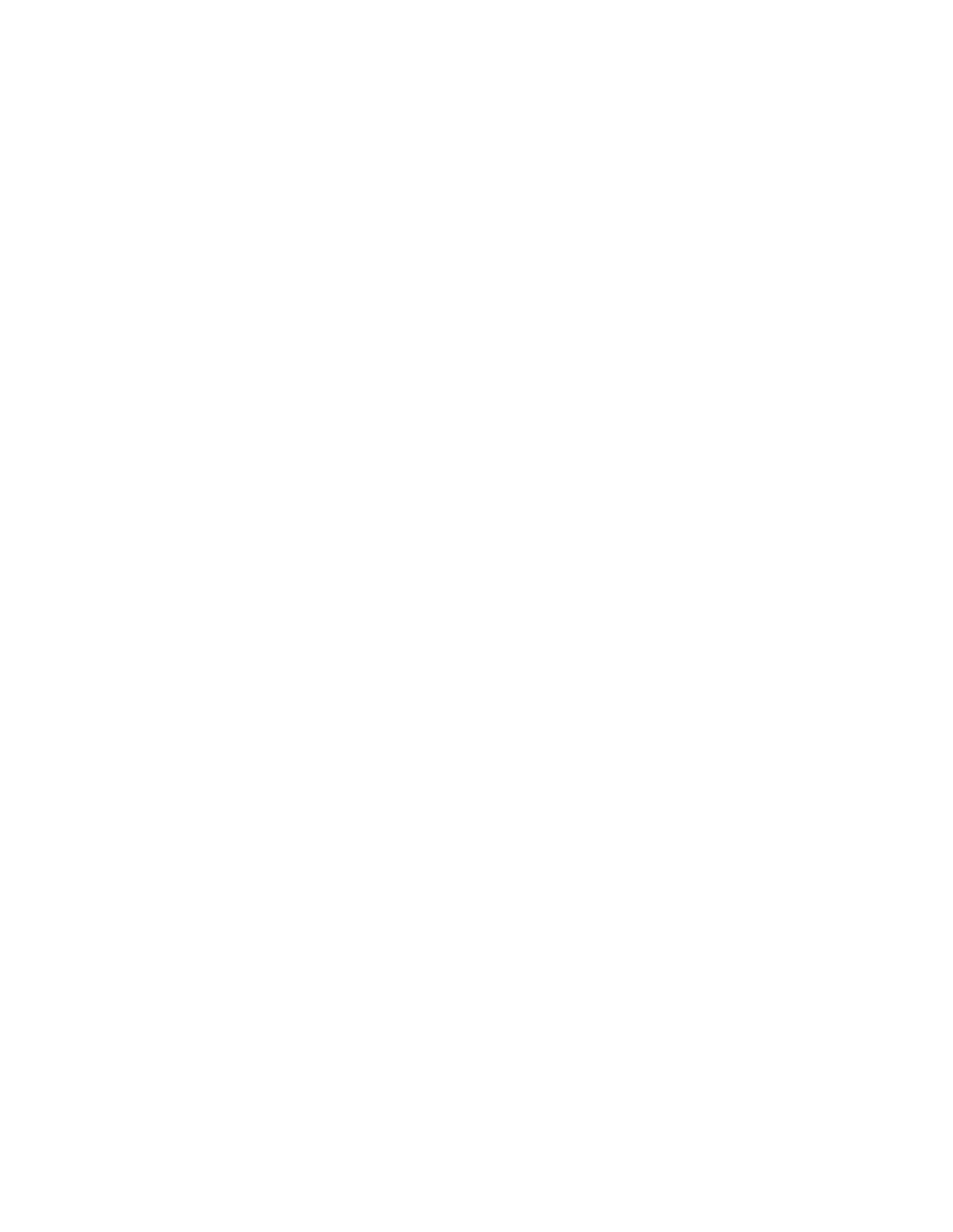## **LOCAL SERVICES TAX**

#### **§24-601. Levy and Collection of Tax.**

The East Rockhill Township Board of Supervisors, for the purpose of providing revenue for emergency services, road maintenance and construction, reductions in property taxes and property tax relief, does hereby impose on each adult resident and nonresident employed and/or engaged in an occupation within the jurisdiction of East Rockhill Township a local services tax at a flat rate, which said tax shall be in addition to all other taxes levied and assessed by the Township pursuant to any other laws of the Commonwealth of Pennsylvania.

(Ord. 236, 12/18/2007)

### **§24-602. Amount of Tax.**

Beginning on the effective date of this Part, $4$  each adult resident or nonresident employed within the boundaries of East Rockhill Township shall be required to pay an annual local services tax in an amount of \$52.

(Ord. 236, 12/18/2007)

## **§24-603. Discount, Flat Rate and Penalty Periods.**

The local services tax shall not be subject to the imposition of the Local Tax Enabling Act<sup>5</sup> discount and penalty provisions in regard to the levy and collection of this local services tax.

(Ord. 236, 12/18/2007)

## **§24-604. Manner of Collection of Tax.**

1. The tax imposed by this Part shall be collected by the duly elected or appointed Tax Collector of East Rockhill Township (as directed by the Board of Supervisors) in accordance with state and local regulations and in the same manner as other Township taxes. It shall be the duty of each adult employed within East Rockhill Township to pay the local services tax in accordance with 53 P.S. §6902. Each individual covered under this Part and required to pay the local services tax shall be assessed a pro-rata share of the tax for each payroll period in which the individual

 **4 Editor's Note: This Part became effective on 1/1/2008.** 

**<sup>5</sup> Editor's Note: See 53 P.S. §6901 et seq..**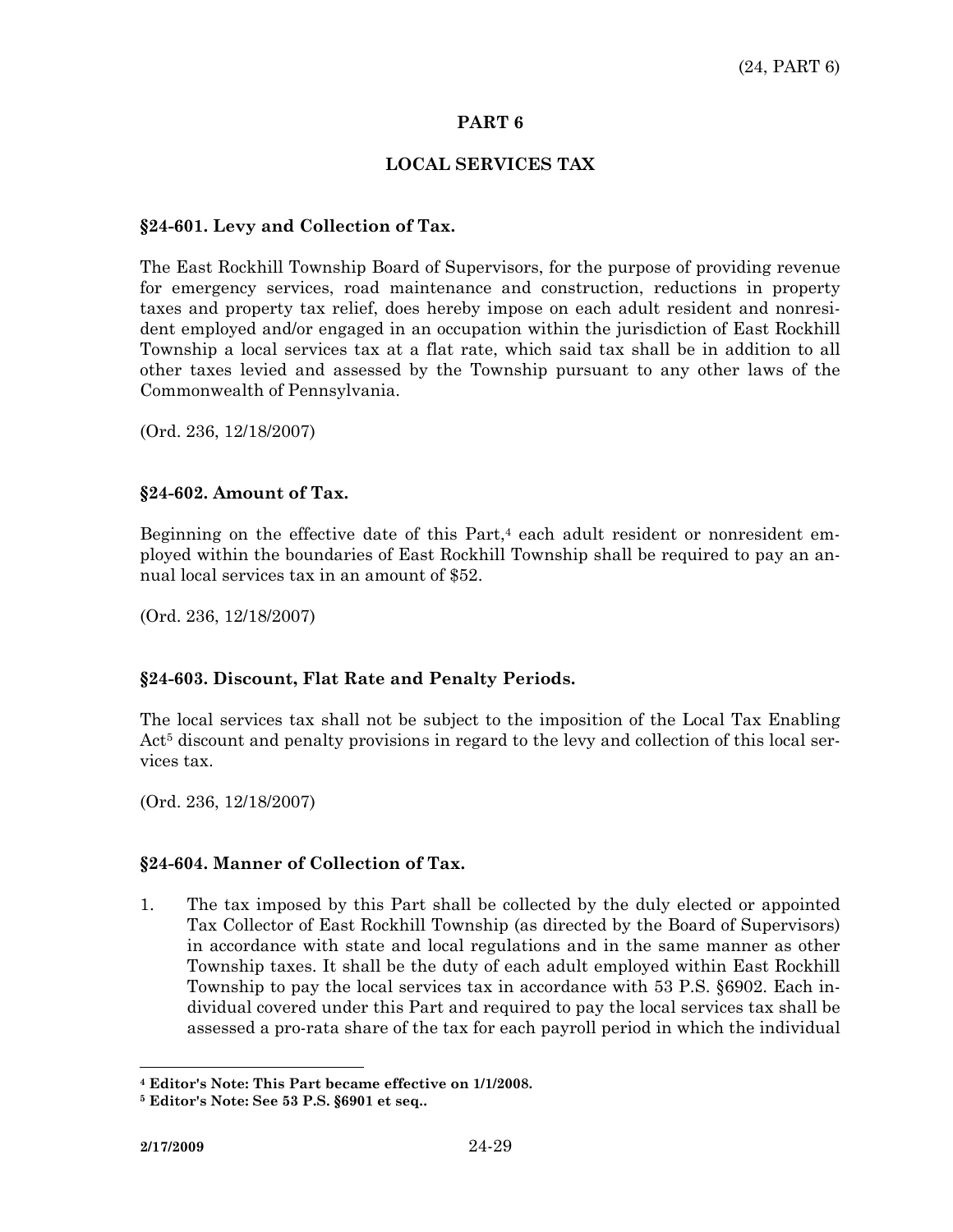is engaged in an occupation within the Township. The pro-rata share of the tax assessed on the individual for a payroll period shall be determined by dividing the combined rate of the local services tax levied for the calendar year (\$52) by the number of payroll periods established by the employer for the calendar year. For purposes of determining the pro-rata share, an employer shall round down the amount of the tax collected each payroll period to the nearest one-hundredth of a dollar. The collection of the local services tax shall be made on a payroll-period basis for each payroll period in which the person is engaged in an occupation, except as otherwise provided for within 53 P.S. §6902.

2. Each employer within East Rockhill Township, as well as those employers situated outside East Rockhill Township but who engage in business within East Rockhill Township, shall withhold this local services tax from the compensation of his/her employees who are subject to the tax. This local services tax shall be withheld from each employee that is subject to the local services tax, and said tax shall be collected by the duly elected or appointed Tax Collector of East Rockhill Township (as directed by the Board of Supervisors) in accordance with state and local regulations and in the same manner as other Township taxes.

(Ord. 236, 12/18/2007)

# **§24-605. Warrant for Collection of Tax.**

The entry of the tax in the tax duplicate and the issuance of the said duplicate to the Tax Collector shall constitute his warrant for the collection of the tax as hereby assessed. Each employer within East Rockhill Township shall cooperate with the Township in identifying those people employed within the Township.

(Ord. 236, 12/18/2007)

# **§24-606. Exemptions.**

- 1. The following persons shall be exempt from the local services tax:
	- A. Any person who served in any war or armed conflict in which the United States was engaged and was honorably discharged or released under honorable circumstances from active duty, if, as a result of military service, the person is blind, paraplegic or a double or quadruple amputee or has a service-connected disability declared by the United States Veterans' Administration or its successor to be a total 100% permanent disability.
	- B. Any person who serves as a member of a reserve component of the armed forces and is called to active duty at any time during the taxable year.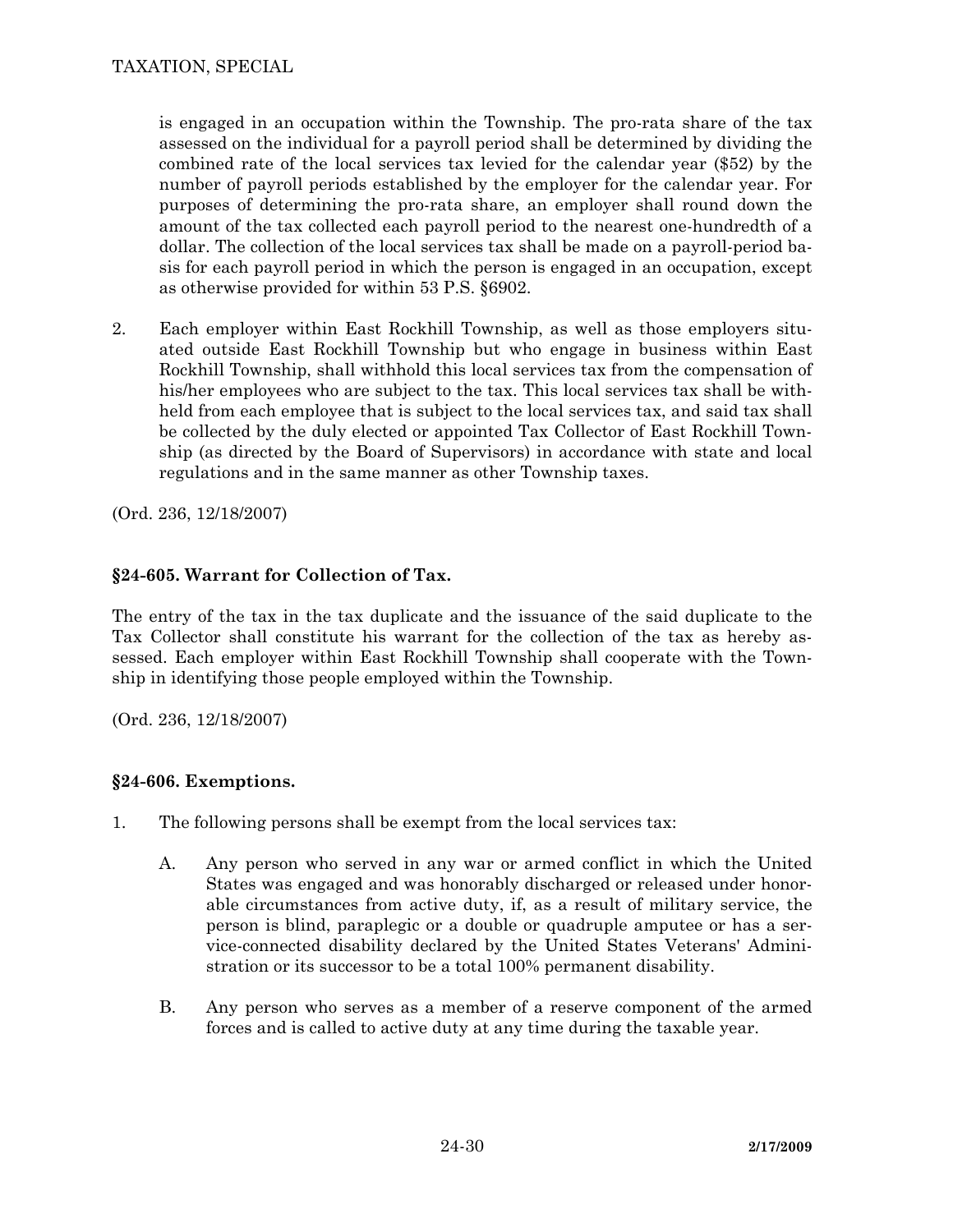- C. Any person who earns less than \$12,000 in earned income and net profits from all sources within East Rockhill Township for the calendar year in which the local services tax is levied.
- 2. A person seeking to claim an exemption from the local services tax may annually file an exemption certificate with East Rockhill Township, the Township Tax Collector and with the person's employer affirming that the person reasonably expects to receive earned income and net profits from all sources within East Rockhill Township of less than \$12,000 in the calendar year for which the exemption certificate is filed. The exemption certificate shall have attached to it a copy of all the employee's last pay stubs or W-2 forms from employment within East Rockhill Township for the year prior to the fiscal year for which the employee is requesting to be exempted from the local services tax. Upon receipt of the exemption certificate and until otherwise instructed by East Rockhill Township, the employer shall not withhold the tax from the person during the calendar year or the remainder of the calendar year for which the exemption certificate applies. Employers shall ensure that the exemption certificate forms, which are provided by the Department of Community and Economic Development, are readily available to employees at all times and shall furnish each new employee with a form at the time of hiring. For purposes of this section, "earned income" and "net profits" shall have the same meanings as in Section 13 of the Local Tax Enabling Act, as amended, 53 P.S. §6913, as amended.
- 3. With respect to a person who claimed an exemption for a given calendar year from the local services tax, upon notification to an employer by the person or by East Rockhill Township that the person has received earned income and net profits from all sources within the Township equal to or in excess of \$12,000 in that calendar year or that the person is otherwise ineligible for the tax exemption for that calendar year, or upon an employer's payment to the person of earned income within the Township in an amount equal to or in excess of \$12,000 in that calendar year, an employer shall withhold the local services tax from the person under Subsection 4 below.
- 4. If a person who claimed an exemption for a given calendar year from the local services tax becomes subject to the tax for the calendar year under Subsection 3 above, the employer shall withhold the tax for the remainder of that calendar year. The employer shall withhold from the person, for the first payroll period after receipt of the notification under Subsection 3, a lump sum equal to the amount of tax that was not withheld from the person due to the exemption claimed by the person under this subsection, plus the per-payroll amount due for that first payroll period. The amount of tax withheld per payroll period for the remaining payroll periods in that calendar year shall be the same amount withheld for other employees. In the event that the employment of a person subject to withholding of the tax under this subsection is subsequently severed in that calendar year, the person shall be liable for any outstanding balance of tax due, and the Township may pursue collection under this Part.

(Ord. 236, 12/18/2007)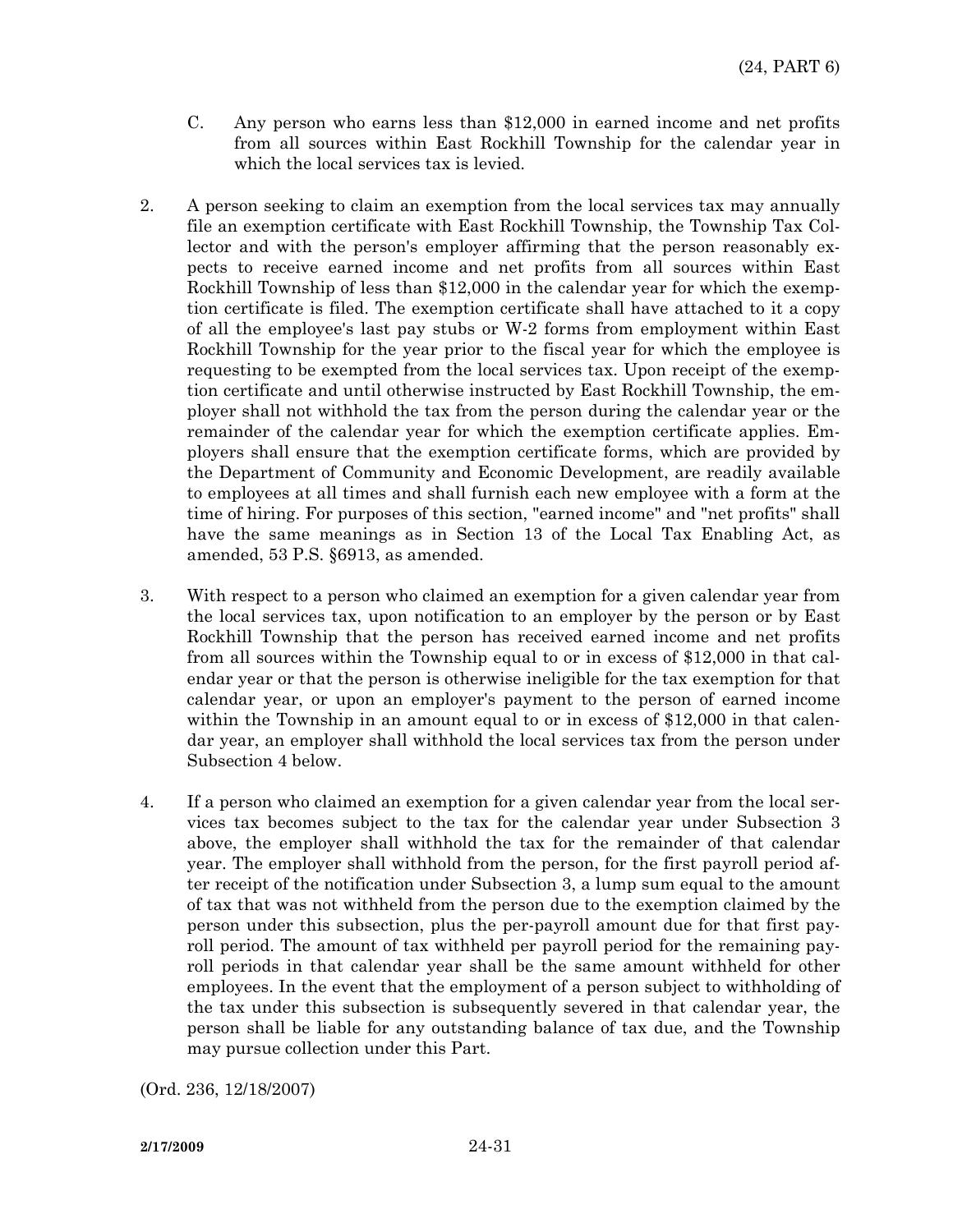**§24-607.** Priority of Claim.

- 1. No person shall be subject to the payment of the local services tax by more than one political subdivision during each payroll period.
- 2. The situs of the tax shall be the place of employment on the first day the person becomes subject to the tax during each payroll period.
- 3. In the event that a person is engaged in more than one occupation, that is, concurrent employment, or an occupation which requires the person working in more than one political subdivision during a payroll period, the priority of claim to collect the local services tax shall be in the following order: first, the political subdivision in which a person maintains the person's principal office or is principally employed; second, the political subdivision in which the person resides and works, if the tax is levied by that political subdivision; and third, the political subdivision in which a person is employed and which imposes the tax nearest in miles to the person's home.
- 4. In the case of concurrent employment, an employer shall refrain from withholding the local services tax if the employee provides a recent pay statement from a principal employer that includes the name of the employer, the length of the payroll period and the amount of the local services tax withheld and a statement from the employee that the pay statement is from the employee's principal employer and the employee will notify other employers of a change in principal place of employment within two weeks of its occurrence.

(Ord. 236, 12/18/2007)

## **§24-608. Refunds.**

A person claiming the right to a refund for the local services tax shall follow the regulations governing refunds in accordance with 53 Pa.C.S.A. §§8425 and 8426, as amended, and/or any Township ordinance or resolution governing said refunds.

(Ord. 236, 12/18/2007)

# **§24-609. Penalty for Violation.**

Any resident or nonresident who fails or refuses to pay the local services tax or to render accurate information to an assessor concerning the status of his/her employment or age, shall, upon conviction thereof, be sentenced to pay a fine of not more than \$600 and, in default of payment, to imprisonment for a term not to exceed 30 days. The Tax Collector and Township may also proceed with all other available remedies, including